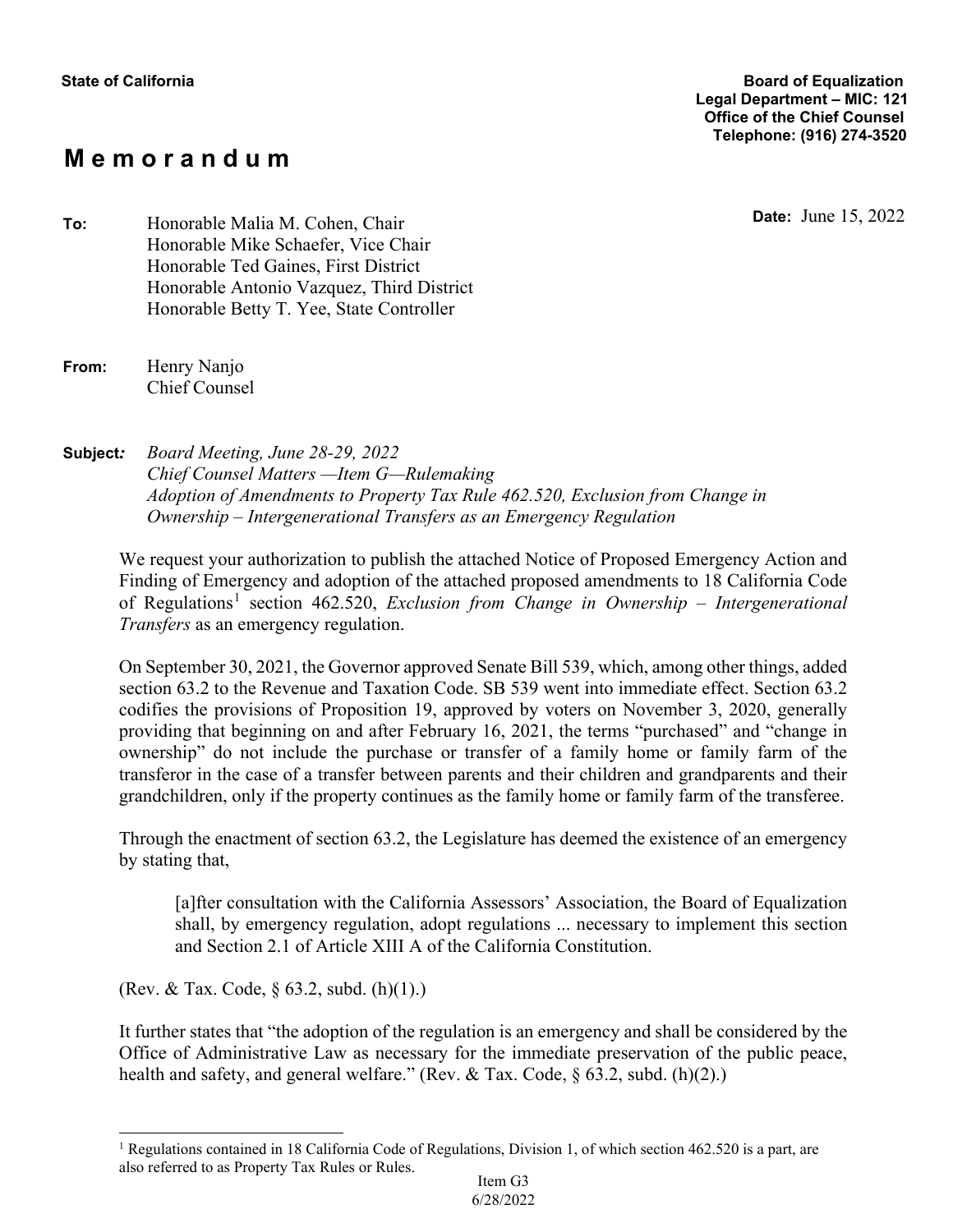Property Tax Rule 462.520 was adopted by the Board through the regular rulemaking process on July 7, 2021 and became effective on January 1, 2022. Following the adoption of the rule, additional amendments were deemed necessary. This emergency action makes additional amendments to Rule 462.520 to enable the administration of Article XIII A, section 2.1, subdivision (b) of the California Constitution and section 63.2 of the Revenue and Taxation Code, as follows:

• Improve clarity. These amendments reorganize subdivision (f) into two paragraphs, one dealing with the filing of the Homeowners' or Disabled Veterans' Exemption claim forms and one dealing with the filing of the Exclusion claim form. Since both forms are required to be filed, creating a paragraph for each form makes the Rule more readable and understandable. Further, Examples 9 and 10 were added to the end of subdivision (d). These examples demonstrate the operation and calculation of subdivisions (a)(1)(B) and  $(C)$ ,  $(a)(5)$ ,  $(b)$ ,  $(c)$ , and  $(d)$  of the Rule.

• Definitions. Definitions of "foster child", "third-party transfer", and "legal parcel" were added at subdivision  $(e)(1)(E)$  and subdivision  $(e)(10)$  of the Rule respectively. "Foster child" was defined by section 63.2, subdivision  $(e)(1)(E)$  and its inclusion in the Rule increases the usability of the Rule. "Third-party transfer" is defined as in prior Board guidance (Assessors' Handbook section 401, p. 99). Its inclusion increases the convenience and usability of the Rule. The phrase "legal parcel" is used in section 63.2, subdivision (a)(2) to identify portions of property to which the exclusion may be applied is not defined. Because the Legislature's intent was to allow the exclusion for portions of property that can be recognized as a separate parcel for legal purposes, it is necessary to create or reference an existing standard to determine when a parcel is recognized as separate. Instead of creating a standard, reference is made to the Subdivision Maps Act which determines when a portion of property may be sold separate from other land of which it may be a part.

Subdivision (e) $(11)(A)$  clarifies that a principal residence does not cease to become the principal residence of a transferor on the death of the transferor. This is consistent with administrative practice under Proposition 58 and 193, and with the administration of the homeowners' exemption.

• Accessory Dwelling Units. Subdivision (e)(11)(B) includes "accessory dwelling unit" (ADU) and "junior accessory dwelling unit" (JADU) as part of the principal residence. This is consistent with recent legislation governing ADUs and JADUs and simplifies administration of the exclusion.

• Subdivision (f)(1) and (5) clarifies that transferees are entitled to a refund of any amounts paid erroneously if the homeowners' exemption claim form is filed timely and to prospective relief if the homeowners' exclusion claim form is filed late. Eligibility for the exclusion is dependent on the condition that the property is the principal residence of the eligible transferee. The filing of the homeowners' exemption claim form merely evidences this fact. Whether the exclusion available or lost forever is not conditioned upon the filing of the form. Rather, a more reasonable interpretation of Section 2.1 is that although the homeowners' exemption claim form must be filed at the time of the purchase or transfer of the property, if the form is filed within one year the transferee is eligible for the exclusion and entitled to a refund of amounts previously owed or paid between the date of the purchase or transfer and the date the transferee claims the homeowners' exemption claim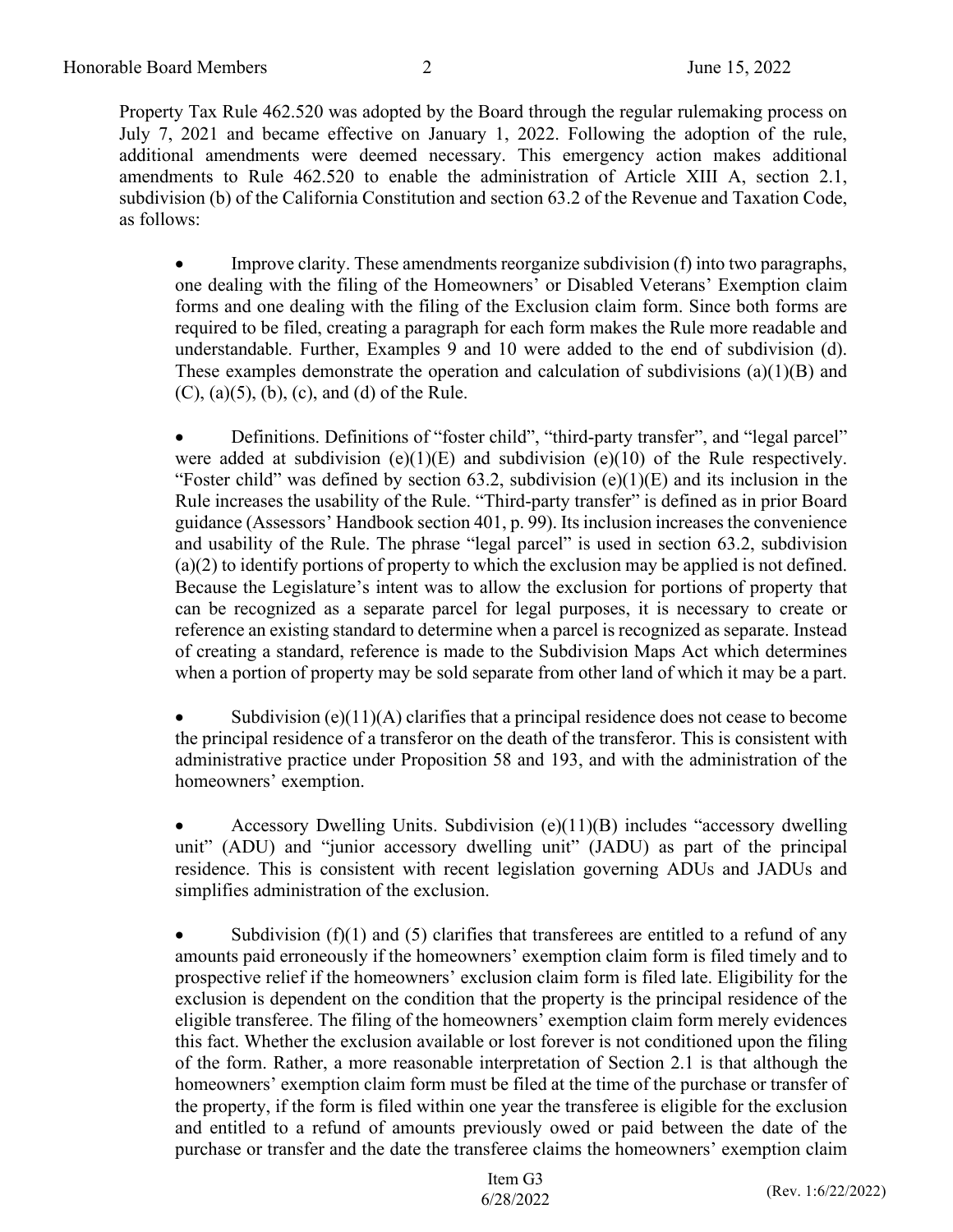form. If the homeowners' exemption claim form is not filed within one year the transferee is eligible for the exclusion, the transferee is not entitled to refunds, but may qualify for the exclusion prospectively. This is also consistent with prospective-only relief for late filing of the exclusion claim form.

Emergency regulations approved by the Office of Administrative Law (OAL) are effective on the date they are filed with OAL, and approved emergency regulations remain effective for 180 days. OAL may approve two re-adoptions of the same emergency regulation and each re-adoption may extend the emergency regulation's effective period for up to 90 days. Emergency regulations are repealed when their effective periods expire. However, an emergency regulation can become permanent if the Board re-adopts the regulation through the regular rulemaking process. Therefore, staff intends to begin the regular rulemaking process prior to the expiration of the emergency regulation.

Recommended by: Approved:

 $\frac{1}{|S|}$  Henry Nanjo /s/ Henry Nanjo

/s/ David Yeung

 David Yeung, Deputy Director Property Tax Department

Attachment: Notice of Proposed Emergency Action

cc: Ms. Yvette M. Stowers Mr. Henry Nanjo Mr. David Yeung Ms. Lisa Thompson

/s/ Yvette Stowers

Henry D. Nanjo, Chief Counsel Yvette M. Stowers, Executive Director

Approved: BOARD APPROVED on:

 $\overline{\sigma}$  , and the contract of  $\sigma$ Catherine Taylor, Chief Board Proceedings Division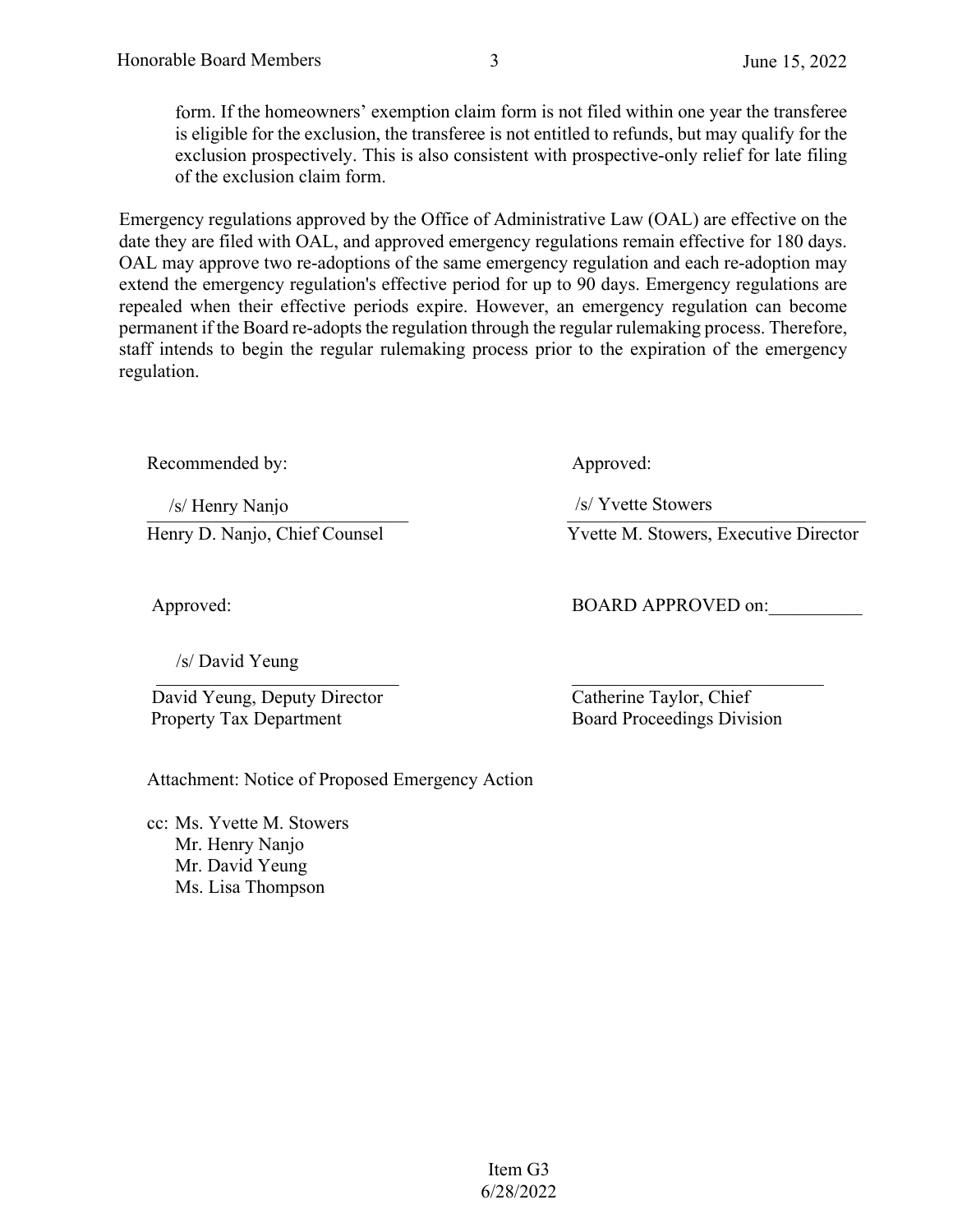## **Notice of Proposed Emergency Action and Finding of Emergency The State Board of Equalization has Adopted California Code of Regulations, Title 18, Section 462.520,** *Exclusion from Change in Ownership – Intergenerational Transfers*

**NOTICE IS HEREBY GIVEN** that the State Board of Equalization (BOE), pursuant to the authority vested by section 15606 of the Government Code and section 63.2 of the Revenue and Taxation Code,<sup>1</sup> has amended California Code of Regulations, title 18, section (Property Tax Rule or Rule) 462.520, *Exclusion from Change in Ownership – Intergenerational Transfers*, as an emergency regulation in accordance with section 11346.1 of the Government Code, to be codified in division one of title 18 of the California Code of Regulations. Rule 462.520 implements, interprets, and makes specific section 63.2 of the Revenue and Taxation Code which was enacted to set forth procedures and definitions implementing Article XIII A, section 2.1 of the California Constitution.

## **FINDING OF EMERGENCY**

## *Section 48 Statement*

Government Code section 11346.1, subdivision (a)(2) requires that, at least five working days prior to submission of the proposed emergency action to the Office of Administrative Law (OAL), the adopting agency provide a notice of the proposed emergency action to every person who has filed a request for notice of regulatory action with the agency. After submission of the proposed emergency to OAL, the OAL shall allow interested persons five calendar days to submit comments on the proposed emergency regulations as set forth in Government Code section 11349.6.

## *Statement of Emergency*

The Legislature has deemed the existence of an emergency by enacting section 63.2 of the Revenue and Taxation Code, subdivision (h) of which states that,

[a]fter consultation with the California Assessors' Association, the board shall, by emergency regulation, adopt regulations ... necessary to implement this section and Section 2.1 of Article XIII A of the California Constitution.

It further states that "the adoption of the regulation is an emergency and shall be considered by the Office of Administrative Law as necessary for the immediate preservation of the public peace, health and safety, and general welfare."

Property Tax Rule 462.520 was adopted by the Board through the regular rulemaking process on July 7, 2021 and became effective on January 1, 2022. Following the adoption of the rule, additional amendments were deemed necessary. This emergency action makes additional amendments to Rule 462.520 to enable the administration of section 63.2 of the Revenue and Taxation Code and Article XIII A, section 2.1, subdivisions (c) and (d) of the California Constitution.

Page 1 of 17

<sup>&</sup>lt;sup>1</sup> All further statutory references are to the Revenue and Taxation Code unless otherwise indicated.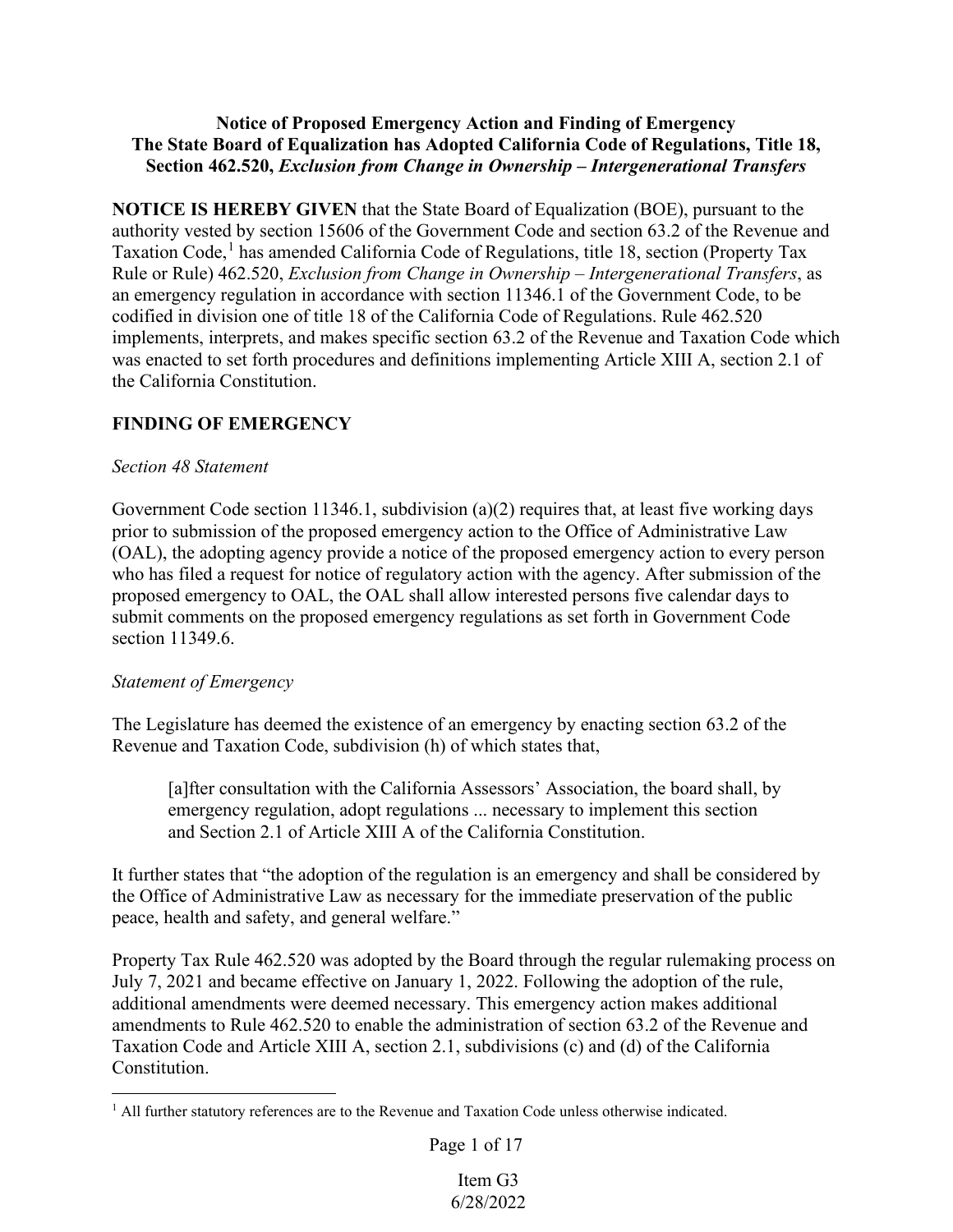## **AUTHORITY**

Section 15606, Government Code; section 63.2, Revenue and Taxation Code.

## **REFERENCE**

Article XIII A, sections 2 and 2.1, California Constitution; and sections 60 and 63.2, Revenue and Taxation Code.

## **INFORMATIVE DIGEST/POLICY STATEMENT OVERVIEW**

## Current Law

Proposition 13 was adopted by the voters at the June 1978 primary election and added article XIII A to the California Constitution. Article XIII A generally limits the amount of ad valorem tax to a maximum of one percent of the full cash value of real property. For purposes of this limitation, section 2 of article XIII A defines full cash value to mean a county assessor's valuation of real property as shown on the 1975-76 tax bill, or thereafter, the appraised value of that real property when purchased, newly constructed, or a change in ownership has occurred. In general, properties are reassessed to current market value only upon a change in ownership or the completion of new construction, establishing a new "base year value" for property tax purposes. The California Legislature codified the definition of "change in ownership" in section 60 and codified additional Revenue and Taxation Code sections regarding whether a transfer of property results in a change in ownership, is excluded from the definition of "change in ownership". (Rev & Tax. Code  $\S$ § 61 through 69.6).

Relevant to this Rule, voters amended Article XIII A of the constitution to add two exclusions from change in ownership. Specifically, Proposition 58, effective November 6, 1986, excluded from change in ownership certain transfers of real property between parents and children and Proposition 193, effective March 27, 1996, excluded from change in ownership certain transfers of real property from grandparents to grandchildren, provided that all of the parents of the grandchildren who qualify as children of the grandparents are deceased as of the date of transfer. These two constitutional amendments are reflected in section 2, subdivision (h) of article XIII A of the California Constitution, codified at section 63.1 of the RTC, and are referred to as the Parent-Child and Grandparent-Grandchild Exclusions, respectively.

In the November 3, 2020 general election, the voters amended the constitution by approving Proposition 19 (Prop 19), which, amongst other things, created a new intergenerational transfer exclusion (by adding Section 2.1, subdivisions (c) to article XIII A of the California Constitution) and adopted a sunset date of February 15, 2021 (pursuant to Section 2.1, subdivision (d)) for the Parent-Child and Grandparent-Grandchild Exclusions.

Beginning on and after February 16, 2021, section 2.1, subdivision (c) of article XIII A of the California Constitution provides that the terms "purchased" and "change in ownership" do not include the purchase or transfer of a family home or family farm of the transferor in the case of a

## Page 2 of 17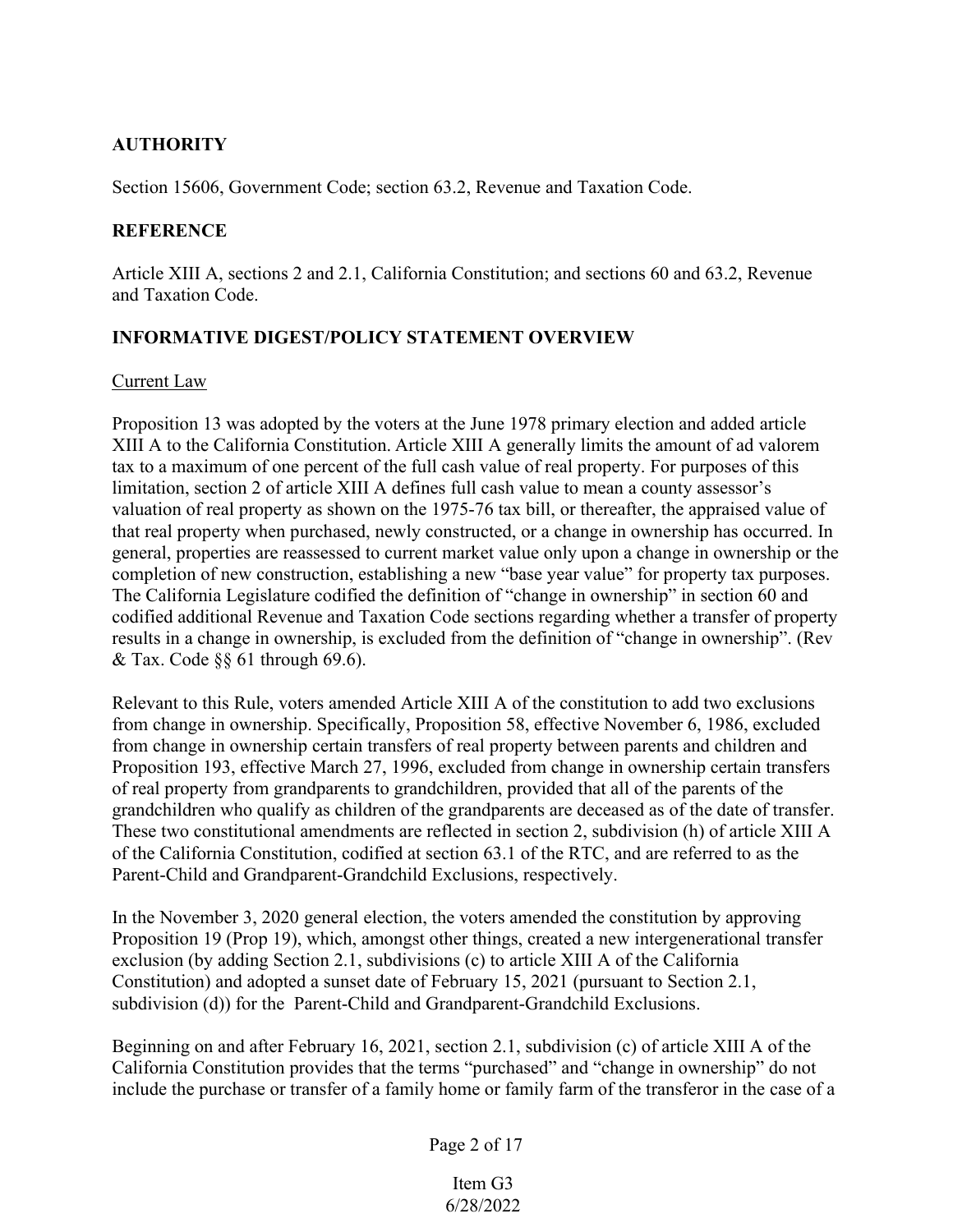transfer between parents and their children or grandparents and their grandchildren, only if the property continues as the family home or family farm of the transferee. This exclusion is available only up to a calculated amount. If the fair market value of the property is greater than that amount, partial relief is available. These provisions also apply to a purchase or transfer of a family home or family farm between grandparents and their grandchildren, as long as all of the parents of those grandchildren, who qualify as children of the grandparents, are deceased as of the date of the purchase or transfer. No provision is made for the exclusion from change in ownership of the transfer of any other type of property between parents and children or grandparents and grandchildren.

## Effects, Objectives, and Benefits of the Amendments to the Property Tax Rule

Under the authority of Government Code section 15606, subdivision (c), which authorizes the Board to prescribe rules and regulations to govern local boards of equalization and assessment appeals boards when equalizing and county assessors when assessing, the Board adopted Property Tax Rule 462.520, *Exclusion from Change in Ownership – Intergenerational Transfers* to implement, interpret, and make specific the change in ownership provisions instituted by Proposition 19 and section 63.2 through the regular rulemaking process.

Following the adoption of Rule 462.520, additional amendments were deemed necessary to further implement, interpret, and make specific section 63.2. Pursuant to section 63.2, which was enacted subsequent to the adoption of Rule 462.520 through the regular rulemaking process, these amendments to the Rule to implement section 63.2 and section 2.1 of Article XIII A of the California Constitution are made through the emergency rulemaking process.

The amendments to Rule 462.520 make the following changes:

- Improve clarity. These amendments reorganize subdivision (f) into two paragraphs, one dealing with the filing of the Homeowners' or Disabled Veterans' Exemption claim forms and one dealing with the filing of the Exclusion claim form. Since both forms are required to be filed, creating a paragraph for each form makes the Rule more readable and understandable. Further, Examples 9 and 10 were added to the end of subdivision (d). These examples demonstrate the operation and calculation of subdivisions  $(a)(1)(B)$  and  $(C)$ ,  $(a)(5)$ ,  $(b)$ ,  $(c)$ , and  $(d)$ of the Rule.
- Definitions. Definitions of "foster child", "third-party transfer", and "legal parcel" were added at subdivision  $(e)(1)(E)$  and subdivision  $(e)(10)$  of the Rule respectively. "Foster child" was defined by section 63.2, subdivision  $(e)(1)(E)$  and its inclusion in the Rule increases the usability of the Rule. "Third-party transfer" is defined as in prior Board guidance (Assessors' Handbook section 401, p. 99). Its inclusion increases the convenience and usability of the Rule. The phrase "legal parcel" is used in section 63.2, subdivision (a)(2) to identify portions of property to which the exclusion may be applied is not defined. Because the Legislature's intent was to allow the exclusion for portions of property that can be recognized as a separate parcel for legal purposes, it is necessary to create or

Page 3 of 17

6/28/2022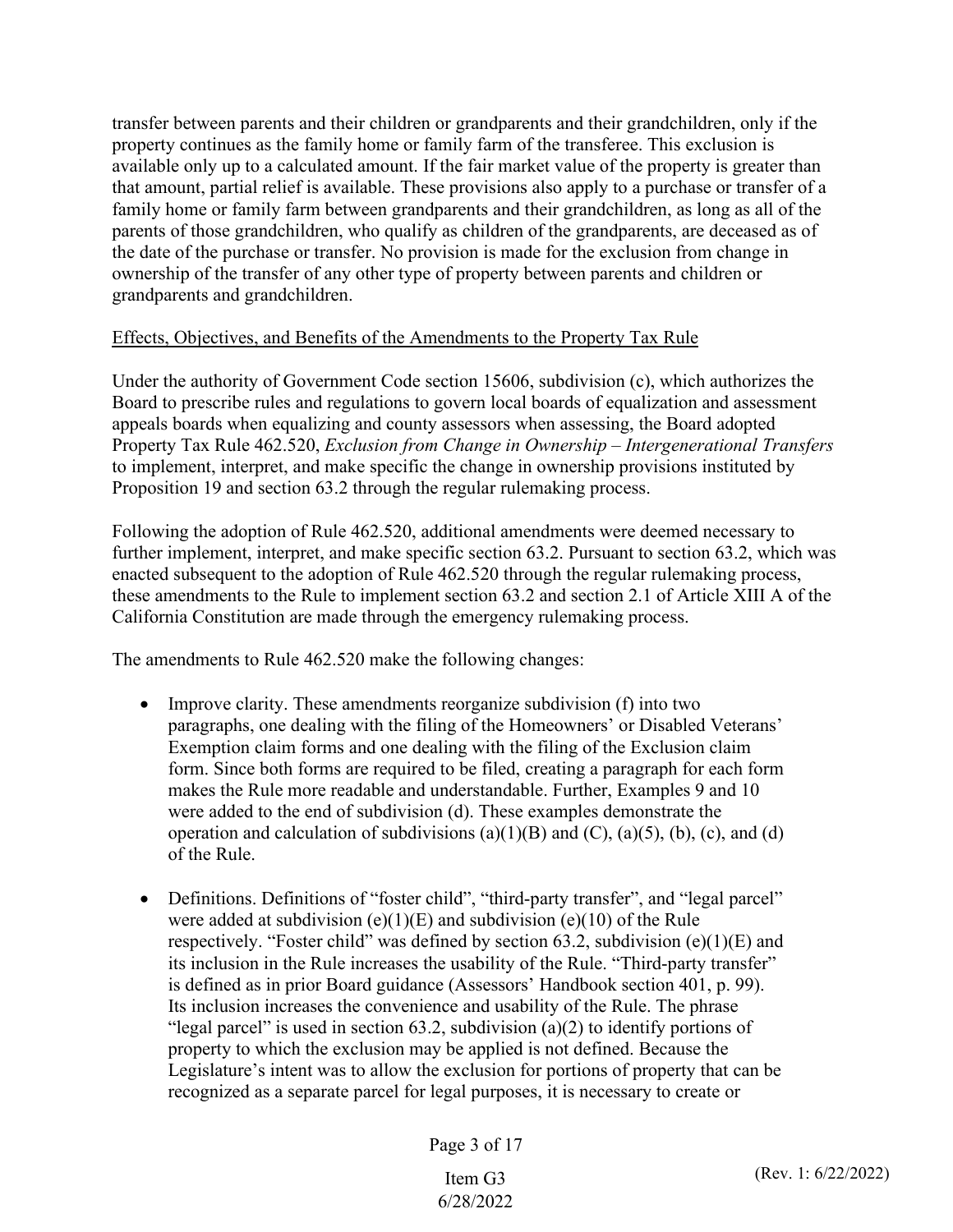reference an existing standard to determine when a parcel is recognized as separate. Instead of creating a standard, reference is made to the Subdivision Maps Act which determines when a portion of property may be sold separate from other land of which it may be a part.

- Subdivision (e)(11)(A) clarifies that a principal residence does not cease to become the principal residence of a transferor on the death of the transferor. This is consistent with administrative practice under Proposition 58 and 193, and with the administration of the homeowners' exemption.
- Accessory Dwelling Units. Subdivision  $(e)(11)(B)$  includes "accessory dwelling unit" (ADU) and "junior accessory dwelling unit" (JADU) as part of the principal residence. This is consistent with recent legislation governing ADUs and JADUs and simplifies administration of the exclusion.
- Subdivision (f)(1) and (5) clarifies that transferees are entitled to a refund of any amounts paid erroneously if the homeowners' exemption claim form is filed timely and to prospective relief if the homeowners' exclusion claim form is filed late. Eligibility for the exclusion is dependent on the condition that the property is the principal residence of the eligible transferee. The filing of the homeowners' exemption claim form merely evidences this fact. Whether the exclusion available or lost forever is not conditioned upon the filing of the form. Rather, a more reasonable interpretation of Section 2.1 is that although the homeowners' exemption claim form must be filed at the time of the purchase or transfer of the property, if the form is filed within one year the transferee is eligible for the exclusion and entitled to a refund of amounts previously owed or paid between the date of the purchase or transfer and the date the transferee claims the homeowners' exemption claim form. If the homeowners' exemption claim form is not filed within one year the transferee is eligible for the exclusion, the transferee is not entitled to refunds, but may qualify for the exclusion prospectively. This is also consistent with prospective-only relief for late filing of the exclusion claim form.

The above clarifications are reasonably necessary for the efficient and fair administration of the change in ownership provisions under section 63.2 and section 2.1 of article XIII A of the California Constitution applicable to base year value transfers. The Board anticipates that the amendments to the Proposed Rule will increase openness and transparency in government and benefit the public, local boards of equalization and assessment appeals boards, county assessors, and owners of property potentially eligible for a base year value transfer provided by section 63.2.

The Board has performed an evaluation of whether the amendments to proposed Property Tax Rule 462.520 are inconsistent or incompatible with existing state regulations. The Board has determined that the amendments to the Proposed Rule are not inconsistent or incompatible with existing state regulations because there are no other Property Tax Rules that prescribe the

Page 4 of 17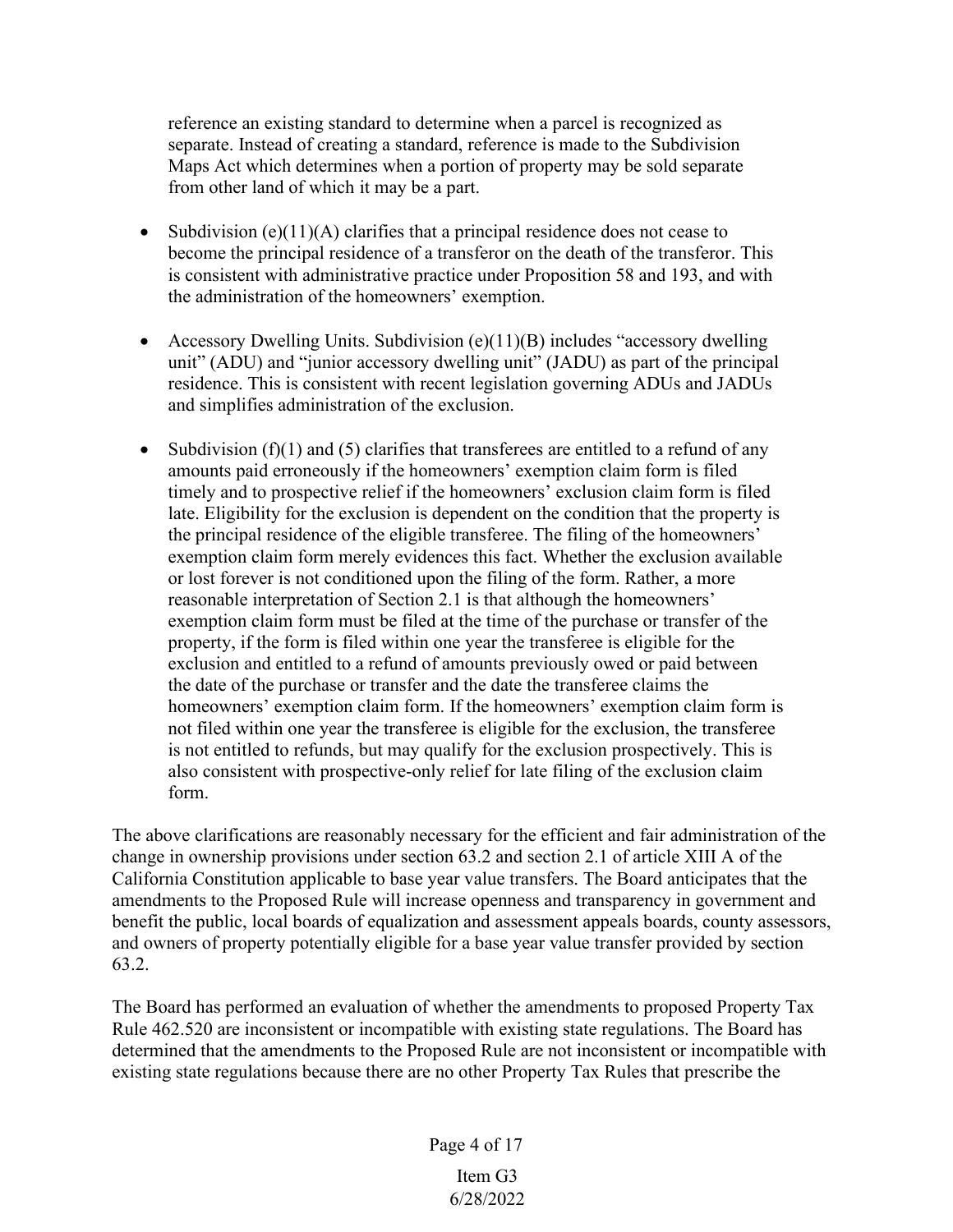provisions that would be adopted by the amendments to the Rule. In addition, there is no comparable federal regulation or statute to Property Tax Rule 462.520.

## **DOCUMENTS RELIED UPON**

- LTA No. 2022/014 (Dated April 1, 2022)
- LTA No. 2021/054 (Dated December 3, 2021)
- Chief Counsel Memorandum to Board Members Dated April 16, 2021, Incorporated into the April 27, 2021 Minutes by Reference
	- o Notice of Proposed Regulatory Action
	- o Initial Statement of Reasons for Proposed Rule
	- o Rule Text
- Assembly Constitution Amendment Number 11 (ACA 11)
- Legislative Analyses for ACA 11
	- o Assembly Committee on Budget
	- o Assembly Third Reading
	- o Senate Committee on Appropriations
	- o Senate Committee on Budget and Fiscal Review
	- o Senate Committee on Elections and Constitutional Amendments
	- o Senate Rules Committee
- Proposition 19 Ballot Pamphlet
	- o Analysis of Measure
- Chief Counsel Memorandum to Board Members dated January 8, 2021
	- o Proposition 19 Initial Interpretational Questions and Answers
- LTA No. 2020/061 (Dated December 11, 2020)
- LTA No. 2021/008 (Dated February 16, 2021)
- LTA No. 2021/010 (Dated March 5, 2021)
- Related Correspondence Submitted for and Comments Made During the Board's Discussion of the Issues and In Deciding to Propose the New Rule
	- o December 17, 2020 Board Meeting
	- o January 14-15, 2021 Board Meeting
	- o February 11, 2021 Board Meeting

## **MANDATE ON LOCAL AGENCIES AND SCHOOL DISTRICTS**

Section 7 of SB 791 states that if the "Commission on State Mandates determines that this act contains costs mandated by the state, reimbursement to local agencies and school districts for those costs shall be made pursuant to Part 7 (commencing with Section 17500) of Division 4 of Title 2 of the Government Code." Since SB 791 and its amendments, enactments, and repeals designate a lead county assessor and allocate new responsibilities, county assessor offices may be impacted and thus, the emergency regulation imposes a mandate on a local agency that is reimbursable.

Page 5 of 17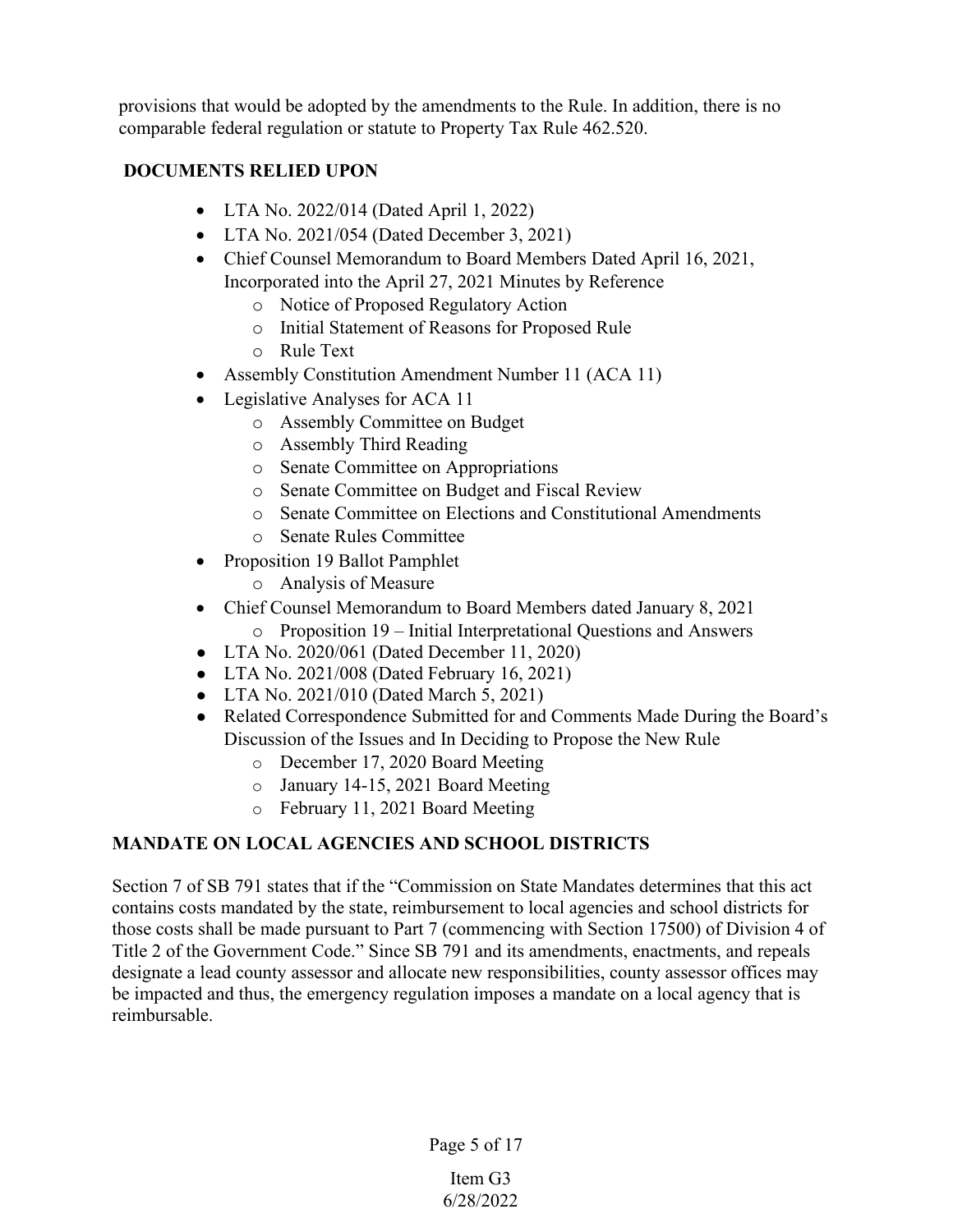## **EFFECTIVE PERIOD**

Government Code section 11346.1, subdivision (e) provides that emergency regulations may remain in effect for 180 days from adoption. Therefore, the amendments to Rule 462.520 shall be effective immediately upon filing with the Secretary of State and shall remain in effect for 180 days from that date, unless the BOE amends, renews, or repeals it before the expiration of the 180-day period.

## **CONTACT PERSONS**

Questions regarding the substance of Rule 462.520 should be directed to Honey Her, Regulations Coordinator, by telephone at (916) 274-3523, by e-mail at Honey.Her@boe.ca.gov, or by mail at California State Board of Equalization Legal Department, Attn: Honey Her, MIC:121, P.O. Box 942879, Sacramento, CA 94279-0121.

Page 6 of 17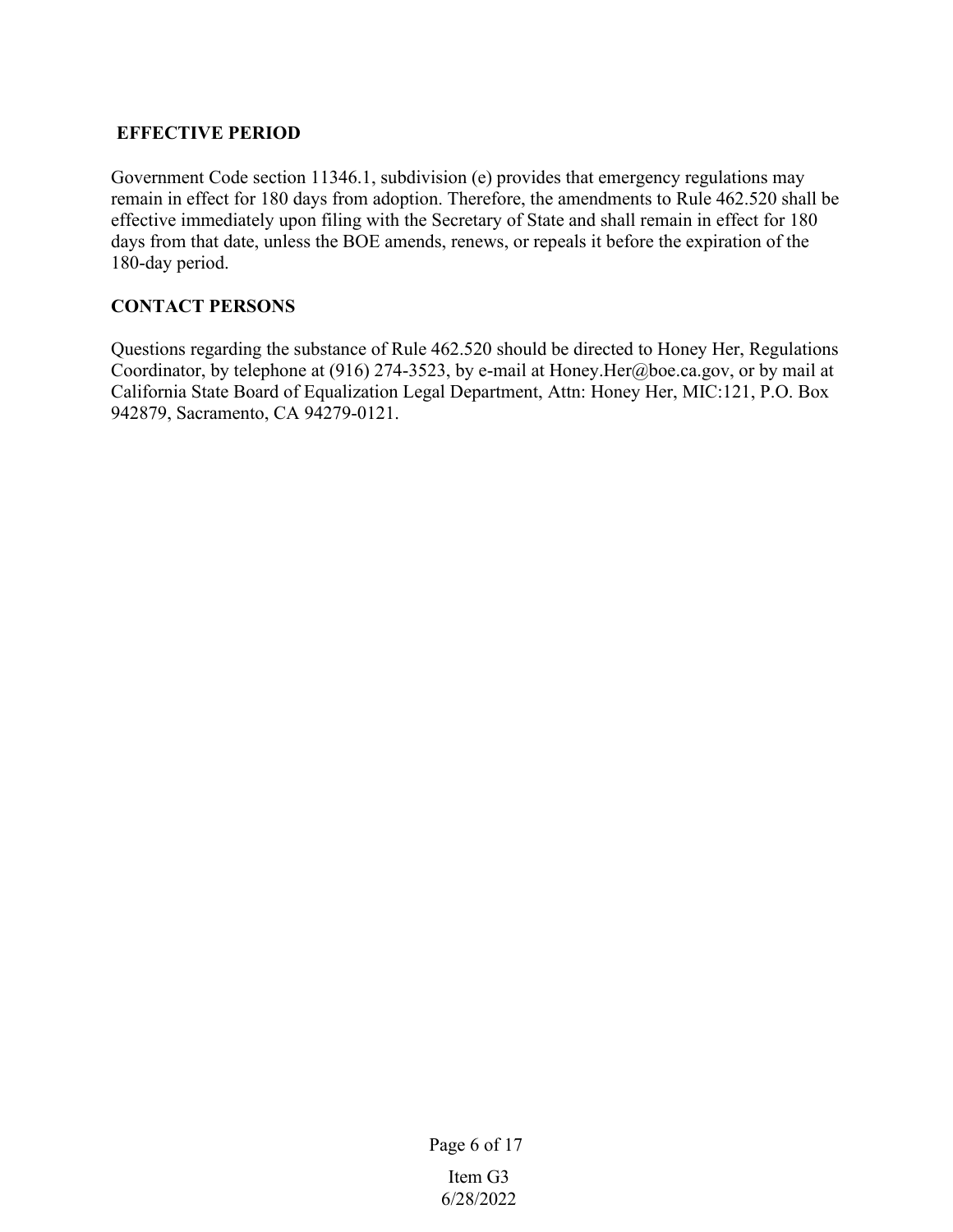### **[TEXT OF PROPOSED AMENDMENTS IN UNDERLINE AND STRIKEOUT]**

#### **RULE 462.520. EXCLUSION FROM CHANGE IN OWNERSHIP – INTERGENERATIONAL TRANSFERS.**

*Authority:* Section 15606, Government Code. *References:* Article XIII A, Section 2.1, California Constitution; and Sections 60 and 63.2, Revenue and Taxation Code.

**(a) GENERAL**. Beginning on and after February 16, 2021, "change in ownership" shall not include the transfer of real property which is the principal residence or the family farm of an eligible transferor in the case of transfers between parents and their children or between grandparents and their grandchildren, meeting the following conditions:

(1) The principal residence or family farm of the transferor must become the principal residence or the family farm of at least one eligible transferee within one year of the transfer.

(A) If the transfer is of a principal residence, an eligible transferee must file a claim for the homeowners' or disabled veterans' exemption at the time of the transfer or within one year of the transfer.

(B) If the transfer is of a family farm, an eligible transferee need not file a claim for either the homeowners' or disabled veterans' exemption. A family farm is not required to include a principal residence to qualify for this exclusion.

(C) A claim for exclusion under this section may be filed separately for a principal residence on a family farm if that principal residence meets all the requirements of this section.

(2) The real property must continue to be the principal residence or the family farm of an eligible transferee. As of the date the property is no longer the principal residence or the family farm of an eligible transferee, the exclusion shall be removed and the taxable value of the property shall be determined pursuant to subdivision (d) of this rule. However, if another eligible transferee qualifies for the exclusion within one year of the property no longer qualifying as the principal residence of the previous eligible transferee, the exclusion shall not be removed.

(3) In the case of transfers between grandparents and grandchildren, all of the parents of those grandchildren, who qualify as children of the grandparents, are deceased as of the date of the transfer, except that a son-in-law or daughter-in-law of the grandparent who is a stepparent to the grandchild need not be deceased on the date of the transfer.

(4) A claim for the exclusion sought pursuant to this section is filed with the county assessor in accordance with subdivision (f)(2) of this rule. An assessor may request any other information reasonably related to the claim they deem necessary to verify the exclusion.

(5) Nothing in this section limits the number of principal residences or family farms of a transferor that may be transferred to an eligible transferee and excluded from change in ownership.

### **(b) VALUATION.**

(1) Upon transfer, the principal residence or family farm obtains a new base year value equal to its full cash value on the date of transfer multiplied by the percent ownership of the principal residence or family farm transferred plus the factored base year value of the percent ownership of the principal residence or family farm not transferred.

(2) If a transferee meets the requirements for exclusion under this section, the principal residence or family farm will be assessed at its New Taxable Value in accordance with subdivision (c) of this rule rather than its new base year value.

Page 7 of 17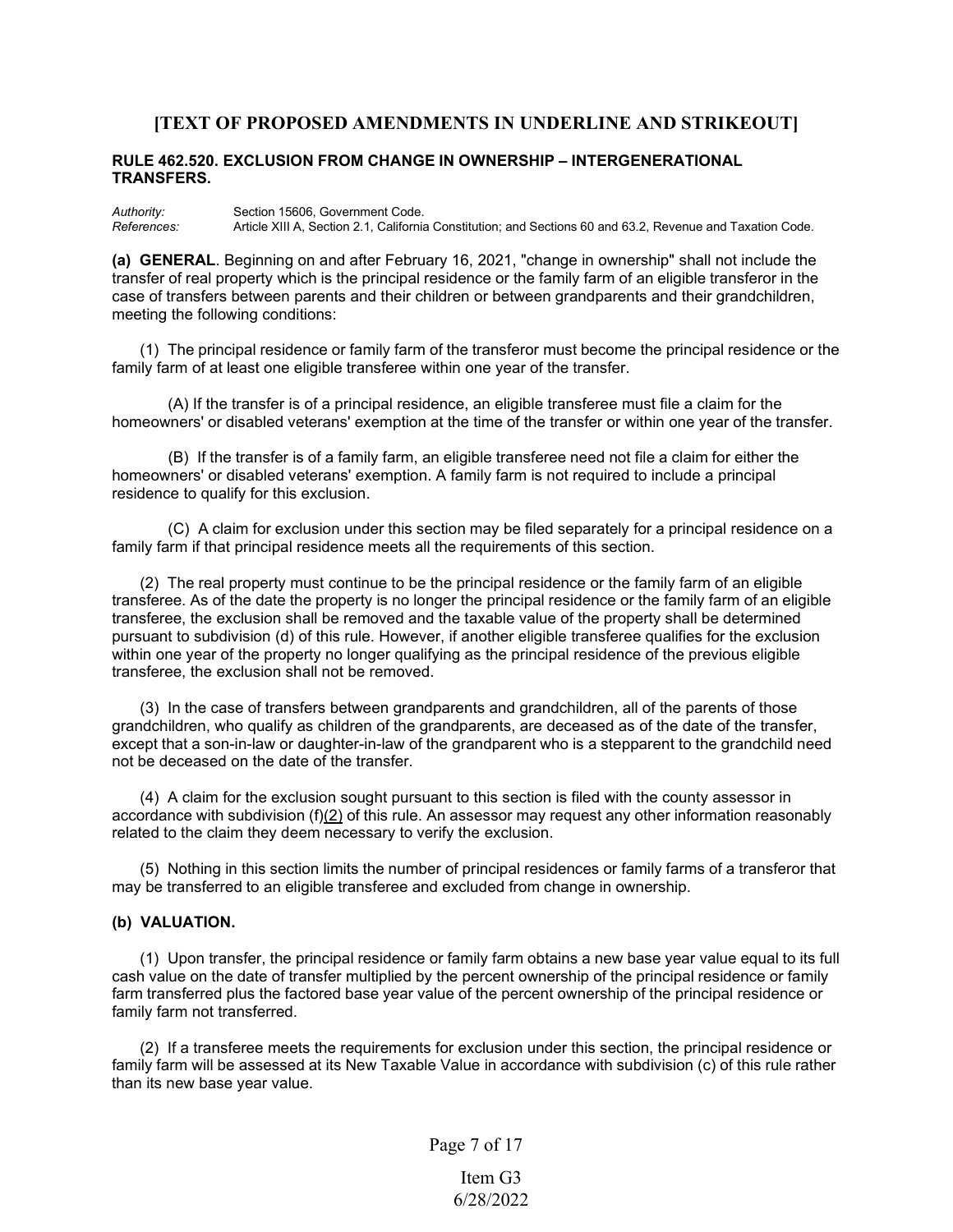(3) When the real property is no longer the principal residence or the family farm of an eligibletransferee as required by subdivision (a)(2) of this rule, the new taxable value upon removal of the exclusion shall be determined pursuant to subdivision (d) of this rule.

Example 1: *Base Year Value Calculation*. Parent transfers 100 percent interest in their principal residence to Child. On March 1, 2021, the date of transfer, the principal residence has a factored base year value of \$250,000 and a full cash value of \$900,000. The principal residence's new base year value is \$900,000. If Child meets the requirements for exclusion under this section, the principal residence will be assessed at its New Taxable Value, in accordance with subdivision (c) of this rule, rather than its new base year value.

Example 2: *Base Year Value Calculation*. Parent transfers 75 percent interest in their principal residence to Child and retains 25 percent interest. On March 1, 2021, the date of transfer, the principal residence has a factored base year value of \$250,000 and a full cash value of \$900,000. The principal residence's new base year value is \$675,000 (\$900,000 full cash value multiplied by the 75 percent interest transferred to Child) plus \$62,500 (\$250,000 factored base year value multiplied by the 25 percent interest retained by Parent) equals \$737,500. If Child meets the requirements for exclusion under this section, the principal residence will be assessed at its New Taxable Value, in accordance with subdivision (c) of this rule, rather than its new base year value.

**(c) NEW TAXABLE VALUE**. The New Taxable Value of the principal residence or family farm shall be the sum of the amounts calculated in paragraphs (1) through (3):

(1) Eligible Transferee's New Taxable Value: the sum of the factored base year value of the principal residence or family farm immediately prior to the date of transfer plus any Excess Amount. This amount shall be multiplied by the percent interest of the principal residence or family farm transferred to eligible transferees.

(A) "Excess Amount" means the full cash value of the principal residence or family farm on the date of transfer minus the Excluded Amount. If this amount is less than or equal to zero, the Excess Amount is zero.

(B) "Excluded Amount" means the factored base year value of the principal residence or family farm immediately prior to the date of transfer plus \$1,000,000, adjusted pursuant to subdivision (g) of this rule.

(2) Noneligible Transferee's New Taxable Value: the full cash value of the principal residence or family farm on the date of transfer multiplied by the percent interest transferred to noneligible transferees.

(3) Factored Base Year Value of Non-Transferred Interest: the factored base year value of the principal residence or family farm immediately prior to the date of transfer multiplied by the percent interest not transferred.

(4) The New Taxable Value shall be adjusted by an inflation factor, as provided in subdivision (a) of section 51 of the Revenue and Taxation Code.

Example 3: *Excess Amount Calculation*. On March 1, 2021, Parents' principal residence has a factored base year value of \$250,000. The Excluded Amount is \$1,250,000 (\$1,000,000 plus \$250,000 factored base year value). Parents transfer 100 percent interest in their principal residence to Child on March 1, 2021.

Examples 3-1 and 3-2 demonstrate alternatives using the facts described in Example 3.

Example 3-1: *Zero Excess Amount*. The principal residence has a full cash value of \$900,000 on the date of transfer. Since \$900,000 is less than the \$1,250,000 Excluded Amount, the Excess Amount is zero. Therefore, the New Taxable Value on the date of transfer is the factored base year value of \$250,000.

Page 8 of 17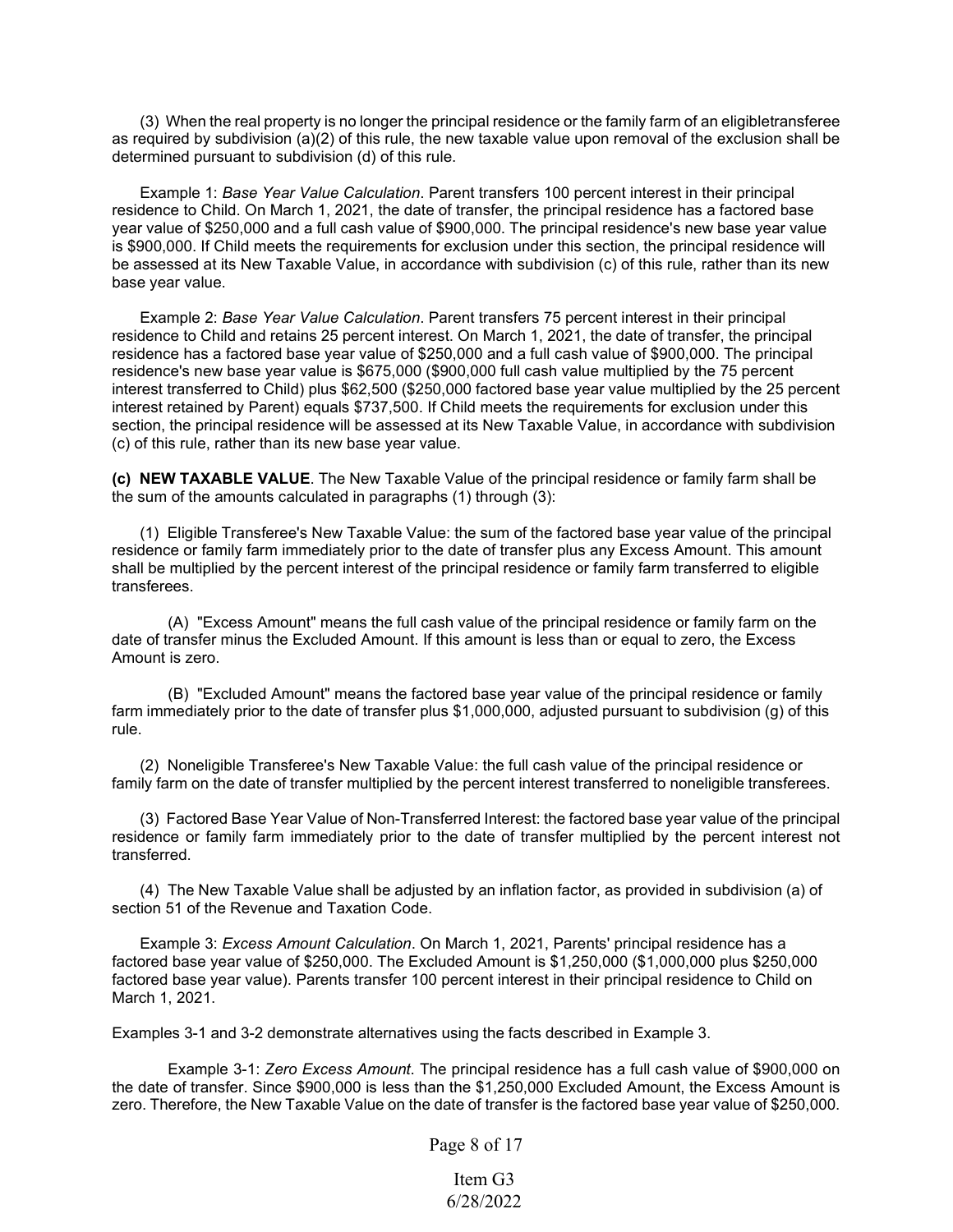Example 3-2: *Excess Amount*. The principal residence has a full cash value of \$1,300,000 on the date of transfer. Since \$1,300,000 is greater than the \$1,250,000 Excluded Amount, there is an Excess Amount of \$50,000. Therefore, the New Taxable Value of the principal residence on the date of transfer is \$300,000 (\$250,000 factored base year value plus \$50,000 Excess Amount).

Example 4: *Transfer to both Eligible and Non-Eligible Transferees*. On March 1, 2021, Parents' principal residence has a factored base year value of \$250,000. The Excluded Amount is \$1,250,000 (\$1,000,000 plus \$250,000 factored base year value). Parents transfer 75 percent interest in their principal residence to Child and the remaining 25 percent interest to Nephew on March 1, 2021.

Examples 4-1 and 4-2 demonstrate alternatives using the facts described in Example 4.

Example 4-1: *Transfer to both Eligible and Non-Eligible Transferees: Zero Excess Amount*. The principal residence has a full cash value of \$900,000 on the date of transfer. Since \$900,000 is less than the \$1,250,000 Excluded Amount, the Excess Amount is zero. Therefore, the Eligible Transferee's New Taxable Value on the date of transfer is \$187,500 (\$250,000 factored base year value multiplied by the 75 percent interest transferred to Child). Since 25 percent of the principal residence is transferred to Nephew, a non-eligible transferee, the Noneligible Transferee's New Taxable Value is \$225,000 (\$900,000 full cash value multiplied by the 25 percent interest transferred to Nephew). Thus, the New Taxable Value of the principal residence is \$412,500 (\$187,500 plus \$225,000).

Example 4-2: *Transfer to both Eligible and Non-Eligible Transferees: Excess Amount*. The principal residence has a full cash value of \$1,300,000 on the date of transfer. Since \$1,300,000 is greater than the \$1,250,000 Excluded Amount, the Excess Amount is \$50,000. Since 75 percent interest in the principal residence was transferred to Child, the Eligible Transferee's New Taxable Value is \$225,000 (\$250,000 factored base year value plus \$50,000 Excess Amount, multiplied by Child's 75 percent interest). Since 25 percent interest in the principal residence was transferred to Nephew, a noneligible transferee, the Noneligible Transferee's New Taxable Value is \$325,000 (\$1,300,000 full cash value multiplied by the 25 percent interest transferred to Nephew). Therefore, the New Taxable Value of the principal residence is \$550,000 (\$225,000 plus \$325,000).

Example 5: *Transfer to an Existing Owner Eligible Transferee*. On June 1, 2022, Parent's principal residence has a factored base year value of \$320,000. The Excluded Amount is \$1,320,000 (\$1,000,000 plus \$320,000 factored base year value). Parent's principal residence is owned 60 percent interest by Parent and 40 percent interest by Child. Parent transfers her 60 percent interest to Child. Child meets all intergenerational transfer exclusion requirements, and the exclusion is applied.

Examples 5-1 and 5-2 demonstrate alternatives using the facts described in Example 5.

Example 5-1: *Transfer to an Existing Owner Eligible Transferee: Zero Excess Amount.* The full cash value of the principal residence is \$1,100,000 on the date of transfer. Since the Excluded Amount (\$1,320,000) is greater than the full cash value of the principal residence, the Excess Amount is zero. The Eligible Transferee's New Taxable Value on the date of transfer is \$192,000 (\$320,000 factored base year value multiplied by the 60 percent interest transferred to Child). Since 40 percent interest in the principal residence was already owned by Child and not transferred, the factored base year value of the Non-Transferred Interest is \$128,000 (\$320,000 factored base year value multiplied by the Child's 40 percent interest not transferred). Thus, the New Taxable Value of the principal residence is \$320,000 (\$192,000 plus \$128,000).

Example 5-2: *Transfer to an Existing Owner Eligible Transferee: Excess Amount*. The full cash value of the principal residence is \$1,500,000 on the date of transfer. Since the full cash value of the principal residence (\$1,500,000) is greater than the \$1,320,000 Excluded Amount, there is an Excess Amount of \$180,000. Therefore, the Eligible Transferee's New Taxable Value is \$300,000 (\$320,000 factored base year value plus \$180,000 Excess Amount, multiplied by the 60 percent interest transferred to Child). Since 40 percent interest in the principal residence was already owned by Child and not

Page 9 of 17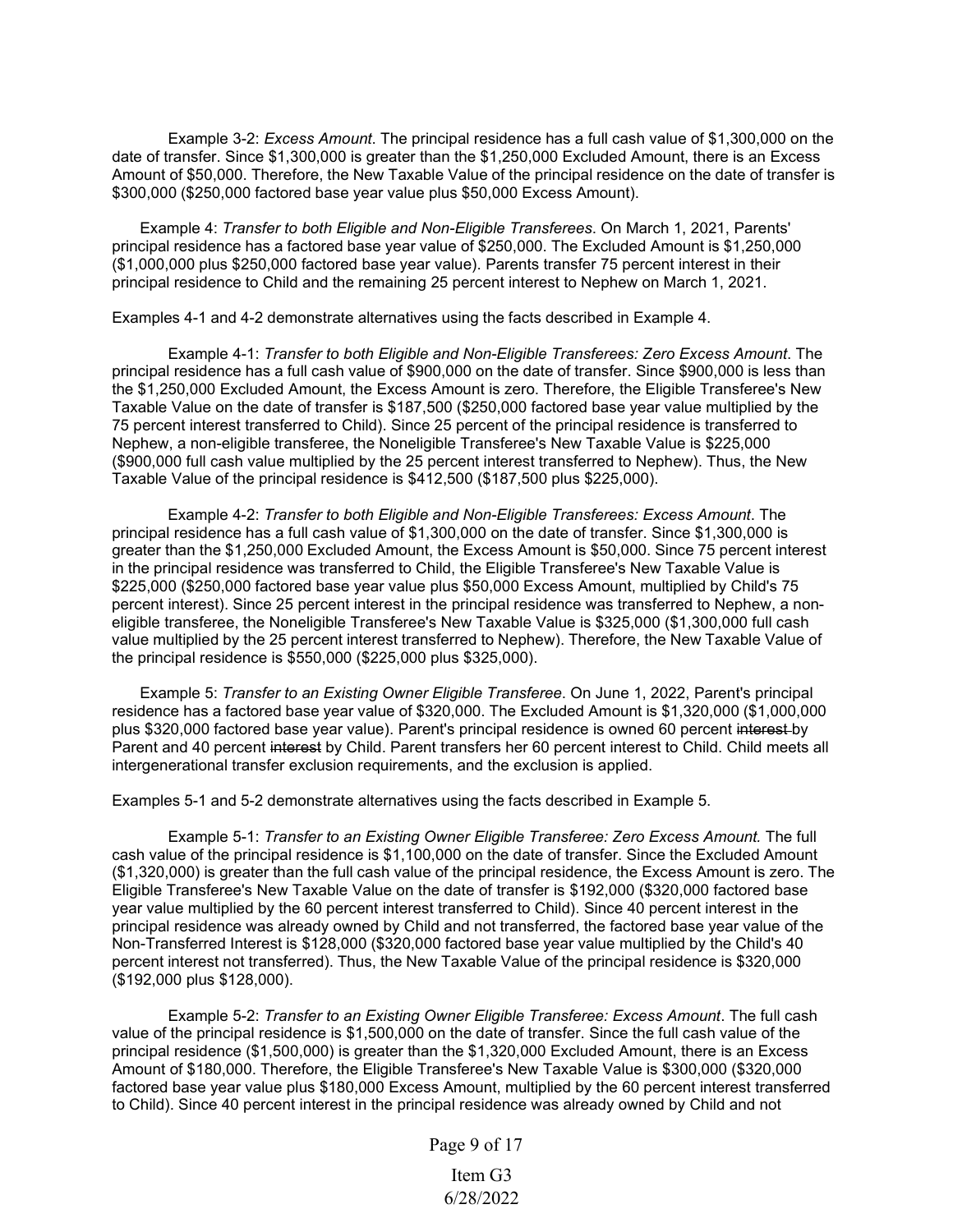transferred, the factored base year value of the Non-Transferred Interest is \$128,000 (\$320,000 factored base year value multiplied by the Child's 40 percent interest not transferred). Therefore, the New Taxable Value of the principal residence is \$428,000 (\$300,000 plus \$128,000).

Example 6: *Transfer to an Existing Owner Eligible Transferee and Non-Eligible Transferee*. On June 1, 2022, Parent's principal residence has a factored base year value of \$320,000 and a full cash value of \$1,500,000. The Excluded Amount is \$1,320,000 (\$1,000,000 plus \$320,000 factored base year value). The Excess Amount is \$180,000. Parent's principal residence is owned 60 percent interest by Parent and 40 percent interest by Child. Parent transfers 30 percent interest of her 60 percent interest to Child and her remaining 30 percent interest to Niece. Child meets all intergenerational transfer exclusion requirements, and the exclusion is applied. The Eligible Transferee's New Taxable Value is \$150,000 (\$320,000 factored base year value plus \$180,000 Excess Amount, multiplied by the 30 percent interest transferred to Child). Since 30 percent of the principal residence was transferred to Niece, a non-eligible transferee, the Noneligible Transferee's New Taxable Value is \$450,000 (\$1,500,000 full cash value multiplied by the 30 percent interest transferred to Niece). Since 40 percent interest in the principal residence was already owned by Child and not transferred, the factored base year value of the Non-Transferred Interests is \$128,000 (\$320,000 factored base year value multiplied by the Child's 40 percent interest not transferred). Therefore, the New Taxable Value of the principal residence is \$728,000 (\$150,000 plus \$450,000 plus \$128,000).

### **(d) TAXABLE VALUE UPON EXCLUSION REMOVAL.**

(1) When the real property is no longer the principal residence or the family farm of an eligible transferee as required by subdivision (a)(2) of this rule, the intergenerational transfer exclusion shall be removed from the property, and its new taxable value upon removal shall be the new base year value calculated pursuant to subdivision (b) of this rule, adjusted by an inflation factor, as provided in subdivision (a) of section 51 of the Revenue and Taxation Code through the year the exclusion is lost. This amount shall be further adjusted as necessary, including for any part of the real property that changes ownership at the time the exclusion is lost, or that previously changed ownership, or that was newly constructed.

(2) Any portion of the real property not reassessed at the time of the removal of the exclusion shall not be subject to supplemental assessment.

Example 7: *Calculation of Taxable Value on Exclusion Removal*. Parent transfers their principal residence 60 percent interest to Son and 40 percent interest to Daughter. On the date of transfer, the principal residence has a factored base year value of \$150,000 and a full cash value of \$800,000. Since 100 percent interest in the principal residence is transferred, the principal residence's new base year value as determined in subdivision (b) of this rule is \$800,000. Son meets all intergenerational transfer exclusion requirements, and the exclusion is applied. The New Taxable Value of the principal residence, pursuant to subdivision (c) of this rule, at the time the exclusion is first applied is \$150,000. Five years later, Son moves out of the principal residence and no longer qualifies for the exclusion. If the inflation factor was 2 percent each of the five years the property was Son's principal residence, the taxable valueof the principal residence at the time Son moves out is \$165,612 (\$150,000 multiplied by the 2 percent adjustment for 5 years).

Examples 7-1 through 7-4 demonstrate alternatives using the facts described in Example 7.

Example 7-1: *No Qualifying Subsequent Eligible Transferee: Full Exclusion Removal*. Son and Daughter rent the property to a third party. As of the date the principal residence no longer qualifies for the homeowners' exemption, it no longer qualifies for the intergenerational transfer exclusion. Since 100 percent interest in the property is retained by former eligible transferees (Son and Daughter), the taxable value upon removal of the exclusion is the new base year value established at the time of the transfer (\$800,000) adjusted by the inflation factor for five years. Since the inflation factor was 2 percent each of those five years, the new base year value factored for inflation upon removal of the exclusion is \$883,265 (\$800,000 multiplied by the 2 percent adjustment for 5 years).

Page 10 of 17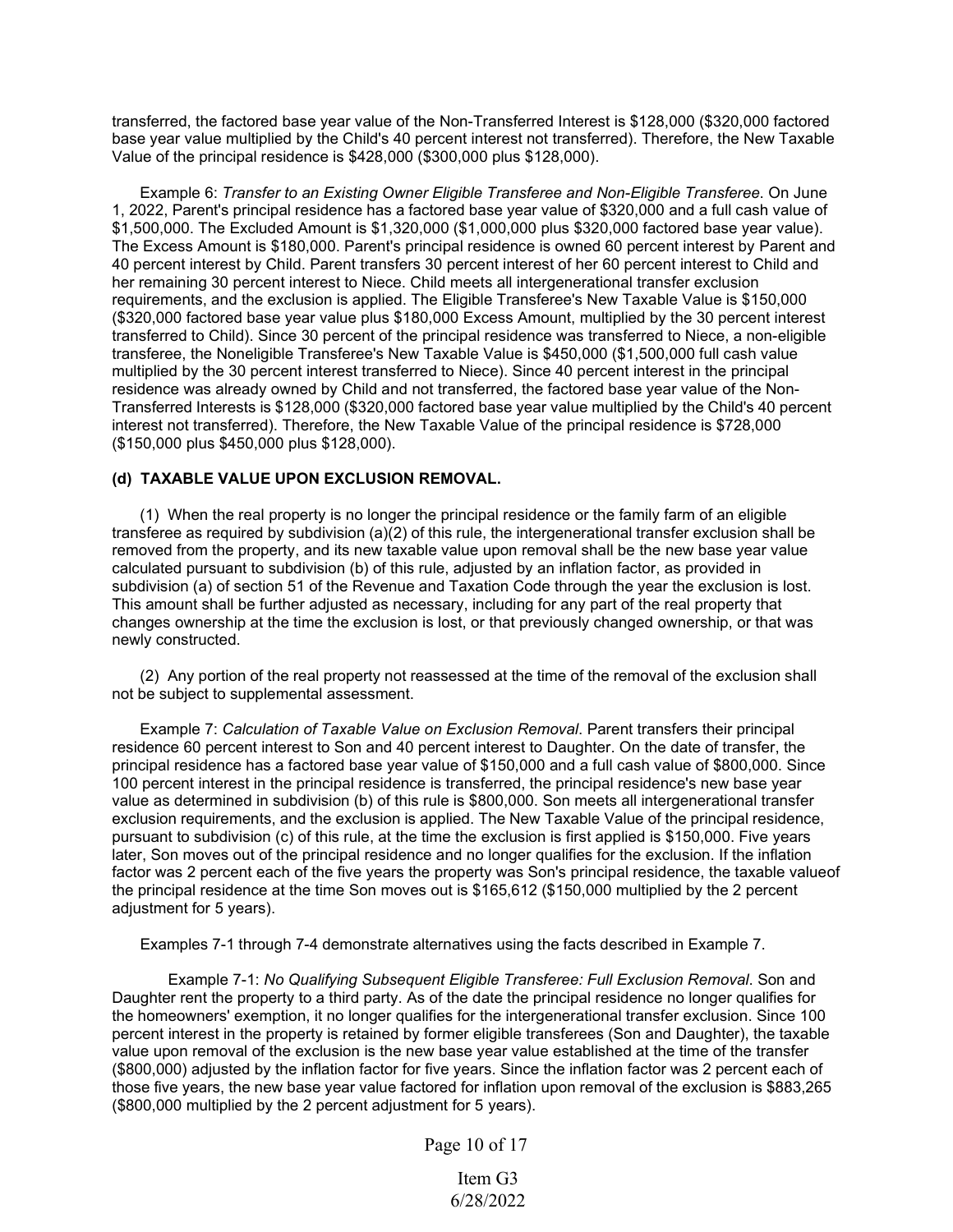Example 7-2: *Qualifying Subsequent Eligible Transferee: Exclusion Retained*. Instead of renting the property to a third party, Daughter moves in within one year of Son moving out (which is 5 years after the transfer from Parent) and meets all intergenerational transfer exclusion requirements. Since the property became the principal residence of another eligible transferee (Daughter) within one year, the intergenerational transfer exclusion is not removed. Therefore, the New Taxable Value, which is the taxable value, of the principal residence remains at \$165,612.

Example 7-3: *Qualifying Subsequent Eligible Transferee: Partial Exclusion Removal, Partial Change in Ownership*. Instead of renting the property to a third party, Daughter moves in within one year of Son moving out (which is 5 years after the transfer from Parent) and meets all intergenerational transfer exclusion requirements. At the time Son moves out, he sells his 60 percent interest to Daughter when the full cash value of the principal residence was \$900,000. Although the property became the principal residence of another eligible transferee (Daughter) within one year, since 60 percent interest in the principal residence was transferred to Daughter by Son, 60 percent of the exclusion is removed and 60 percent interest in the principal residence is reassessed, since there is no exclusion from reassessment for transfers between siblings. Therefore, the New Taxable Value upon partial removal of the exclusion is \$606,245, which is equal to the reassessed amount of \$540,000 (\$900,000 multiplied by the 60 percent interest sold to Daughter) plus Daughter's retained factored base year value of \$66,245 (\$165,612 multiplied by Daughter's 40 percent interest).

Example 7-4: *No Qualifying Subsequent Eligible Transferee: Full Exclusion Removal, Partial Change in Ownership*. Son sells his 60 percent interest to Daughter when the full cash value of the principal residence was \$800,000. Daughter rents the property to a third party. Since 60 percent interest in the principal residence was transferred to Daughter by Son, 60 percent of the principal residence must be reassessed, since there is no exclusion from reassessment for transfers between siblings. Therefore, the reassessed amount is \$480,000 (\$800,000 full cash value multiplied by the 60 percent interest sold to Daughter). Additionally, Daughter's 40 percent interest no longer qualifies for the exclusion. However, Daughter's 40 percent interest is not subject to reassessment at this time, but instead becomes a portion (40 percent) of the new base year value that was established at the time of the original transfer (\$800,000), adjusted by the inflation factor for five years, which was previously excluded from reassessment by the intergenerational transfer exclusion. Since the inflation factor was 2 percent each of those five years, that amount is \$883,265 (\$800,000 multiplied by the 2 percent adjustment for 5 years). \$883,265 multiplied by the 40 percent interest in the real property retained by Daughter is equal to \$353,306. Therefore, the new base year value upon partial reassessment and then removal of the remaining exclusion of the principal residence is \$833,306 (\$480,000 plus \$353,306).

Example 8: *Calculation of Taxable Value on Exclusion Removal*. Parent transfers their principal residence 50 percent interest to Son and 30 percent interest to Daughter, retaining the remaining 20percent interest. On the date of transfer, the principal residence has a factored base year value of \$150,000 and a full cash value of \$800,000. Since 80 percent interest in the principal residence was transferred, the principal residence's new base year value as determined in subdivision (b) is \$670,000(\$800,000 full cash value multiplied by the 80 percent interest transferred to Son and Daughter plus \$150,000 factored base year value multiplied by the 20 percent interest retained by Parent).

Part A: *Qualifying Eligible Transferee*. Son meets all intergenerational transfer exclusion requirements, and the exclusion is applied. The New Taxable Value of the principal residence, pursuant to subdivision (c), at the time the exclusion is first applied is the factored base year value of \$150,000.

Part B: *No Subsequent Qualifying Eligible Transferee: Full Exclusion Removal, Partial Change in Ownership, Partial Interest Retained by Transferor*. Three years later, Son moves out of the principal residence. If the inflation factor was 2 percent each of those three years, the taxable value of the principal residence is \$159,181 (\$150,000 multiplied by the 2 percent adjustment for 3 years). At the time Son moves out, he sells his 50 percent interest to Daughter when the full cash value of the principal residence was \$900,000. Daughter does not use the property as a principal residence and, thus, does not qualify for the intergenerational transfer exclusion. Therefore, the intergenerational transfer exclusion is removed in

Page 11 of 17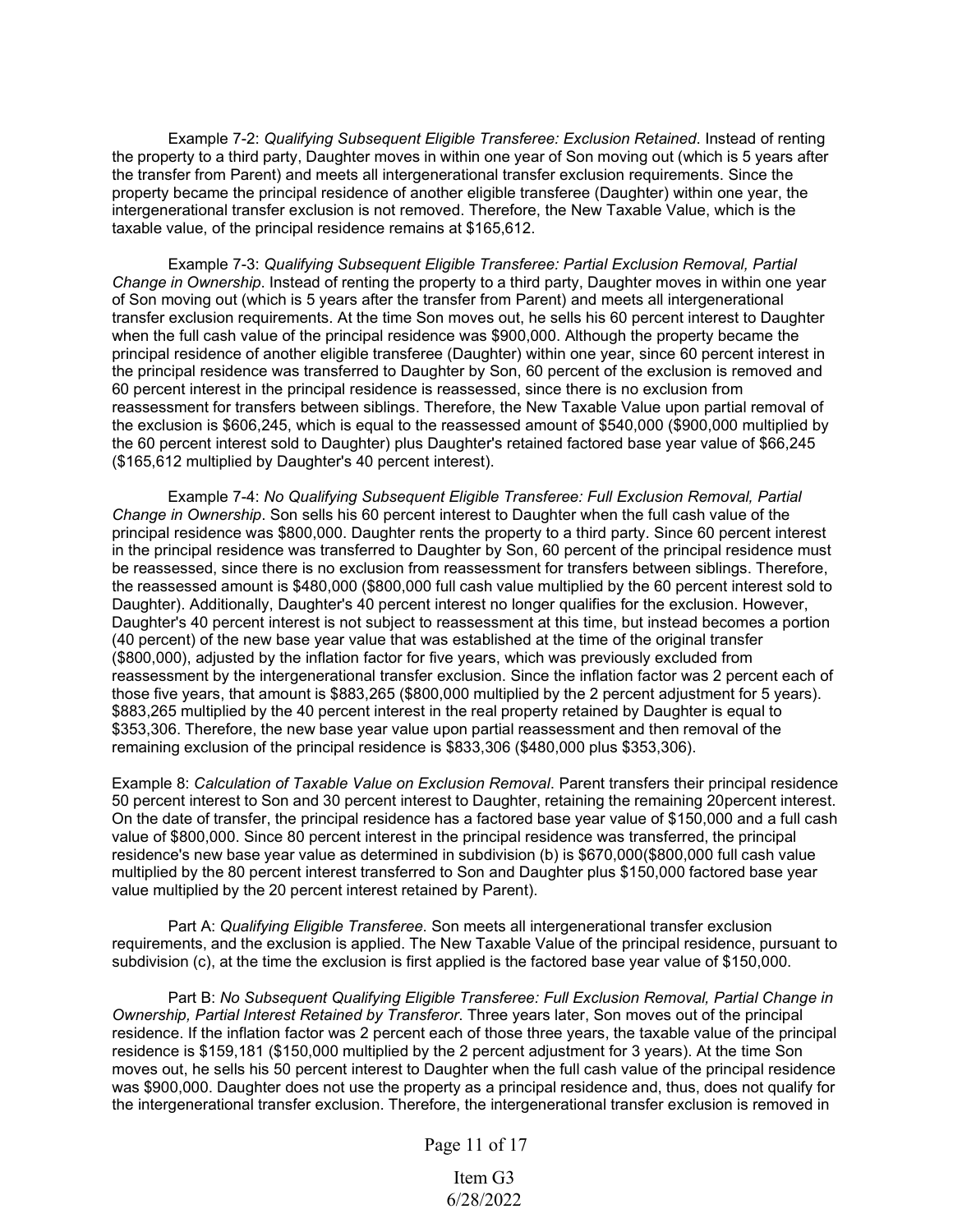its entirety. Since 50 percent of the real property was transferred from Son to Daughter, a transfer between siblings for which no exclusion applies, 50 percent of the real property is reassessed. That amount is \$450,000 (\$900,000 full cash value multiplied by the 50 percent interest sold to Daughter). Additionally, the \$670,000 new base year value established at the time of the transfer multiplied by the 2 percent adjustment for three years is equal to \$711,009. This amount must be multiplied by the percent of the real property retained by former eligible transferees (Daughter's 30 percent), which is equal to \$213,303. Finally, the portion of the factored base year value of Parent's retained 20 percent interest is \$31,836 (\$159,181 multiplied by 20 percent). Therefore, the New Taxable Value upon removal of the exclusion of the principal residence is \$695,139 (\$213,303 plus \$450,000 plus \$31,836).

Example 9: *Transfer of a Family Farm with a Principal Residence.* A principal residence and family farm are located on a single, 60-acre legal parcel. The New Taxable Value of the principal residence and family farm are computed separately. The factored base year value of the entire legal parcel is \$450,000, \$200,000 of which is attributable to the principal residence and \$250,000 of which is attributable to the family farm. The full cash value of the legal parcel is \$2,800,000, \$1,200,000 of which is attributable to the principal residence and \$1,600,000 of which is attributable to the family farm. Parent transfers the entire legal parcel to Child on July 8, 2021. All other intergenerational transfer exclusion requirements have been met. The Excluded Amount of the principal residence is \$1,200,000 (\$1,000,000 plus \$200,000 factored base year value of the residence). Since the full cash value of the residence is not greater than the Excluded Amount of the residence, the New Taxable Value of the residence is the factored base year value of \$200,000. The Excluded Amount of the family farm is \$1,250,000 (\$1,000,000 plus \$250,000 factored base year value of the family farm). Since the full cash value of the farm is \$1,600,000, it has an Excess Value of \$350,000 (\$1,600,000 full cash value minus \$1,250,000 Excluded Amount). Therefore, the New Taxable Value of the family farm is \$600,000 (\$250,000 factored base year value plus \$350,000 Excess Value). The New Taxable Value of the entire legal parcel is \$800,000 (\$200,000 plus \$600,000).

Example 10: *Calculation of Taxable Value on Exclusion Removal*. Three years after the transfer in Example 9, Child moves out of state and leases the farm to Cousin for five years. The residence no longer qualifies for the exclusion. The family farm remains eligible for the exclusion. If the inflation factor was 2 percent each of the three years the property was Son's principal residence, the taxable value of the family farm is \$636,725 (\$600,000 multiplied by the 2 percent adjustment for 3 years). The taxable value of the principal residence at the time Son moves out is \$1,273,450 (\$1,2000,000 multiplied by the 2 percent adjustment for 3 years). Therefore, the New Taxable Value of the entire parcel is \$1,910,175.

**(e) DEFINITIONS**. The following definitions govern the construction of the words or phrases used in this section.

(1) "Children" means any of the following:

(A) Any child born of the parent or parents, except a child, as defined in subparagraph (D), who has been adopted by another person or persons.

(B) Any stepchild of the parent or parents and the spouse of that stepchild while the relationship of stepparent and stepchild exists. For purposes of this paragraph, the relationship of stepparent and stepchild shall be deemed to exist until the marriage on which the relationship is based is terminated by divorce, or, if the relationship is terminated by death, until the remarriage of the surviving stepparent.

(C) Any son-in-law or daughter-in-law of the parent or parents. For the purposes of this paragraph, the relationship of parent and son-in-law or daughter-in-law shall be deemed to exist until the marriage on which the relationship is based is terminated by divorce, or, if the relationship is terminated by death, until the remarriage of the surviving son-in-law or daughter-in-law.

(D) Any child adopted by the parent or parents pursuant to statute, other than an individual adopted after reaching 18 years of age.

Page 12 of 17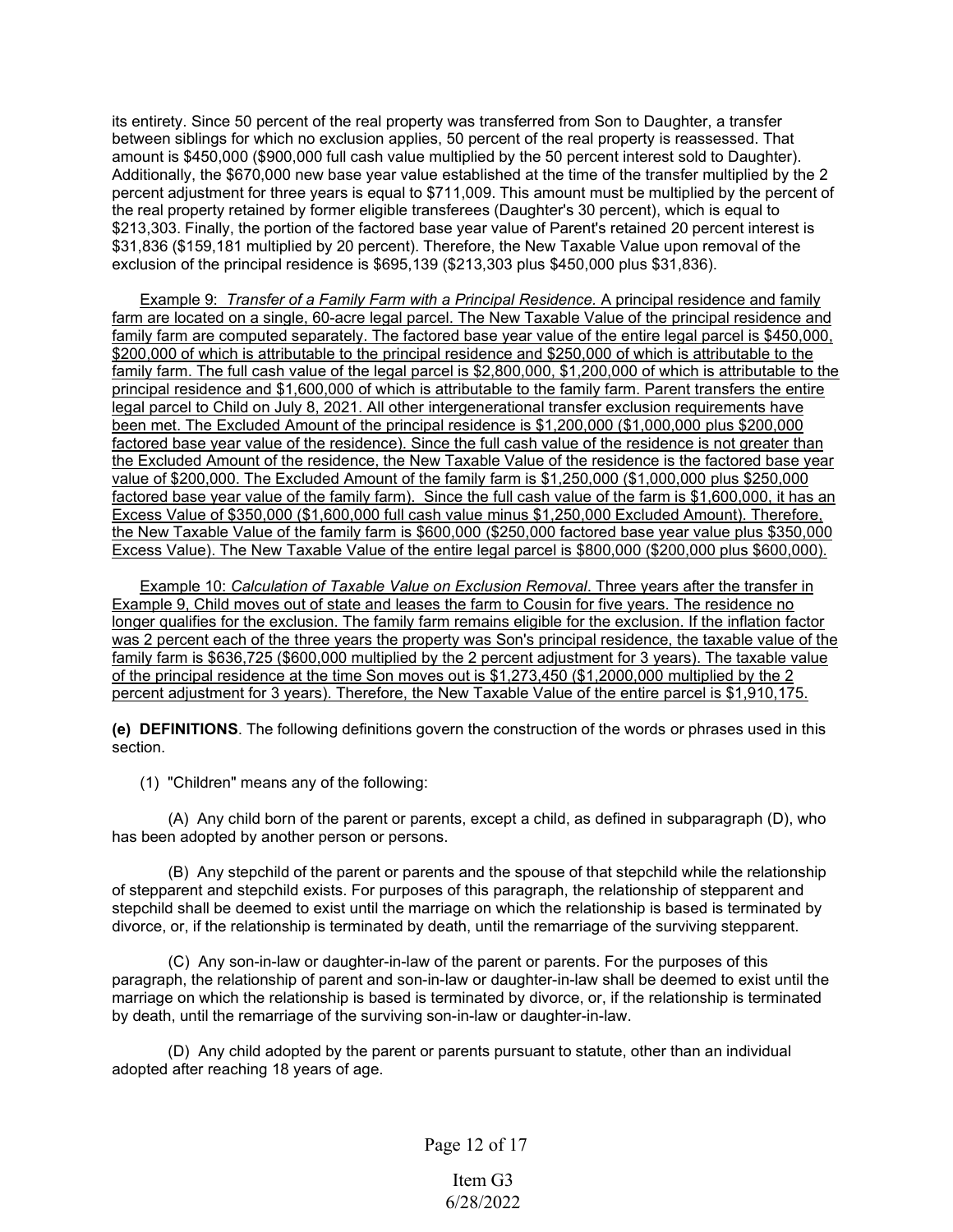(E) Any foster child of a state-licensed foster parent, if that child was not, because of a legal barrier, adopted by the foster parent or foster parents before the child aged out of the foster care system. For purposes of this paragraph, the relationship between a foster child and foster parent shall be deemed to exist until terminated by death. However, for purposes of a transfer that occurs on the date of death, the relationship shall be deemed to exist on the date of death.

(2) "Disabled veterans' exemption" means the exemption authorized by subdivision (a) of section 4 of article XIII of the California Constitution.

(3) "Eligible transferee" means a parent, child, grandparent, or grandchild of an eligible transferor.

(4) "Eligible transferor" means a grandparent, grandchild, parent, or child of an eligible transferee.

(5) "Factored base year value" means the amount determined pursuant to subdivision (f) of section 110.1 of the Revenue and Taxation Code.

(6) "Family farm" means any real property which is under cultivation or which is being used for pasture or grazing, or that is used to produce any agricultural commodity, as that term is defined in section 51201 of the Government Code as that section read on January 1, 2020. As of January 1, 2020, Government Code section 51201 defined "agricultural commodity" as follows: "Agricultural commodity" means any and all plant and animal products produced in this state for commercial purposes, including, but not limited to, plant products used for producing biofuels, and industrial hemp cultivated in accordance with Division 24 (commencing with Section 81000) of the Food and Agricultural Code.

(7) "Full cash value" means full cash value, as defined in section 2 of article XIII A of the California Constitution and section 110.1 of the Revenue and Taxation Code, with any adjustments authorized by those sections, and the full value of any new construction in progress, determined as of the date immediately prior to the date of a purchase by or transfer to an eligible transferee of real property subject to this section.

(8) "Grandchild" or "grandchildren" means any child or children of the child or children of the grandparent or grandparents.

(9) "Homeowners' exemption" means the exemption provided by subdivision (k) of section 3 of article XIII of the California Constitution.

(10) "Legal parcel" means any parcel of real property that may be separately sold in compliance with the Subdivision Map Act (Division 2 (commencing with Section 66410) of Title 7 of the Government Code), or for which a certificate of compliance has been recognized and recorded.

(1011) "Principal residence" means a dwelling that is eligible for a homeowners' exemption or a disabled veterans' exemption as a result of the transferor's or transferee's ownership and occupation of the dwelling."Principal residence" includes that portion of the land underlying the residence that consists of an area of reasonable size that is used as a site for the residence.

(A) A principal residence shall include property owned by a decedent's estate, whether directly or through a trust, if it was the decedent's principal residence immediately prior to their death.

(B) A principal residence shall include an accessory dwelling unit or junior accessory dwelling unit in its appraisal unit if the accessory dwelling unit or junior accessory dwelling unit is not separately alienable from the title of any other dwelling unit on the property and the eligible transferee occupies one of the structures as their primary residence.

> (i) "Accessory dwelling unit" has the same meaning as defined in subdivision (j)(1) of section 65852.2 of the Government Code.

> > Page 13 of 17 Item G3 6/28/2022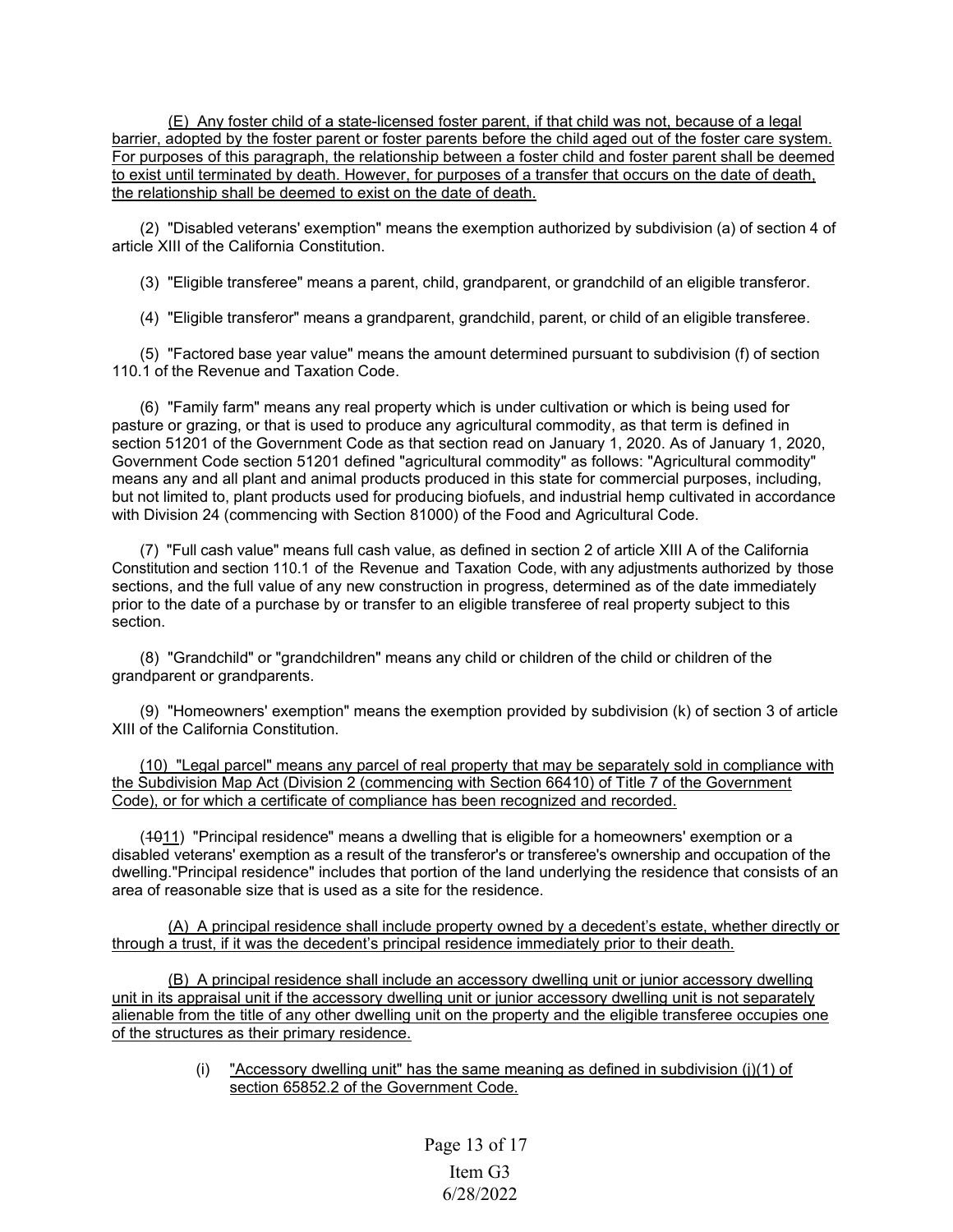### (ii) "Junior accessory dwelling unit" has the same meaning as defined in subdivision  $(h)(1)$ of section 65852.22 of the Government Code.

(1112)"Real property" means real property as defined in section 104 of the Revenue and Taxation Code. Real property does not include any interest in a legal entity, except as provided in this paragraph. For purposes of this section, real property includes any of the following:

(A) An interest in a unit or lot within a cooperative housing corporation, as defined in subdivision (i) of section 61 of the Revenue and Taxation Code.

(B) A pro rata ownership interest in a mobilehome park, as defined in subdivision (b) of section 62.1 of the Revenue and Taxation Code.

(C) A pro rata ownership in a floating home marina, as defined in subdivision (c) of section 62.5 of the Revenue and Taxation Code.

(4213)"Transfer" includes, and is not limited to, any transfer of the present beneficial ownership of property through the medium of an inter vivos or testamentary trust.

(4314)"Transfer between parents and their children" means either a transfer from a parent or parents to their child or children or a transfer from a child or children to their parent or parents.

(1415)"Transfer between grandparents and their grandchildren" means a transfer from a grandparent or grandparents to their grandchild or grandchildren or a transfer from a grandchild or grandchildren to their grandparent or grandparents.

### **(f) FILING.**

### (1) *Homeowners' or Disabled Veterans' Exemption Claim*.

(A) A transferee who files a claim for the homeowners' or disabled veterans' exemption within one year of the purchase or transfer of the family home shall be entitled to a refund of taxes previously owed or paid, as a result of not having filed a homeowners' or disabled veterans' exemption, between the date of the transfer and the date the transferee claims the homeowner's exemption or disabled veteran's exemption.

(B) A transferee who is otherwise eligible for this exclusion and files a claim for the homeowners' or disabled veterans' exemption after one year of the purchase or transfer of the family home shall only receive the intergenerational transfer exclusion commencing with the lien date of the assessment year in which the claim is filed. The adjusted full cash value of the family home in that assessment year shall be the adjusted base year value of the family home in the assessment year in which the excluded purchase or transfer took place, factored to the assessment year in which the exemption was filed for both inflation as annually determined in accordance with paragraph (1) of subdivision (a) of section 51 of the Revenue and Taxation Code and any subsequent new construction occurring with respect to the family home.

(12) *Exclusion Claim Form*. To request the intergenerational transfer exclusion, an eligible transferor and eligible transferee shall file a claim form, designed by the State Board of Equalization, with the county assessor in the county in which the principal residence is located.

(A) The claim form shall include a written certification signed and made under penalty of perjury, of the following:

> (i) that the transferee is a parent, child, grandparent, or grandchild of the transferor and that the transferor is their parent, child, grandparent, or grandchild.

> > Page 14 of 17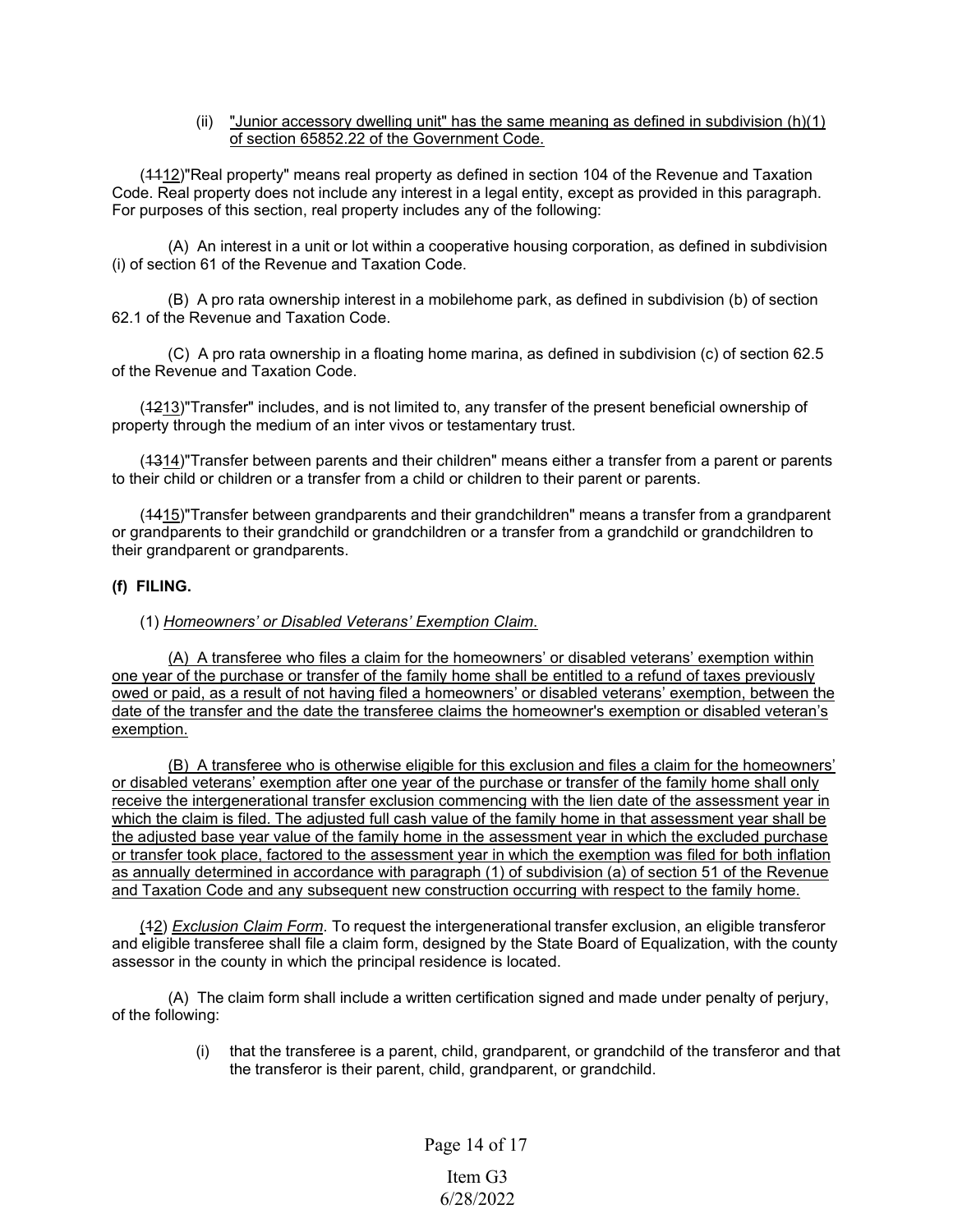- (ii) in the case of a grandparent-grandchild transfer, that all the parents of the grandchild or grandchildren who qualify as children of the grandparents were deceased as of the date of the transfer.
- (iii) that the transferor will not file a claim to transfer the base year value of the property under either section 2, subdivision (a) or section 2.1, subdivision (b) of article XIII A ofthe California Constitution.
- (iv) that the real property is the transferor's principal residence or family farm; and
- (v) that the real property is or will become within one year the transferee's principal residence or family farm and a homeowners' exemption claim form will be filed, the property will continue to be the principal residence or the family farm of an eligible transferee, and the eligible transferee will notify the assessor if the real property is no longer the principal residence or the family farm of an eligible transferee.

(B) The claim form may be filed and the certification made by the transferor's or eligible transferee's legal representative, the trustee of the transferor's or eligible transferee's trust, or the executor or administrator of the transferor's or eligible transferee's estate.

(C) If there are multiple transferees, the claim form may be filed and the certification made by any one of the eligible transferees.

(D) The claimant shall provide substantiation of any matter certified pursuant to this paragraph at the request of the county assessor.

(23) Except as provided in paragraph (34), any claim under this section shall be filed within three years after the date of the transfer of real property for which the claim is filed, or prior to transfer of the real property to a third party, whichever is earlier. However, a claim shall be deemed to be timely filed if it is filed within six months after the date of mailing of a notice of supplemental or escape assessment, issuedas a result of the transfer of real property for which the claim is filed.

Example 911: *Exemption and Exclusion Forms Filed at Time of Transfer*. Parent transfers their principal residence to Son and Daughter on March 1, 2021. The property is also the principal residence of Son. Son files a claim for the homeowners' exemption and the intergenerational transfer exclusion claim form at the time of the transfer. Because the homeowners' exemption claim form was filed within one year of the date of transfer as required by subdivision (a)(1)(A) and the intergenerational transfer exclusion claim form was filed within three years of the date of the transfer of the property as required by subdivision (f)(2), both filing requirements have been satisfied and, as long as Child meets all other eligibility requirements, the New Taxable Value as of March 1, 2021, will be calculated pursuant to subdivision (c) of this section.

Example 911-1 *Exemption and Exclusion Forms Filed at Time of Transfer to Subsequent Eligible Transferee*. A number of years later, Son moves out of the principal residence and Daughter moves in, making it her principal residence. Since Daughter was an eligible transferee of Parent, as long as Daughter files a homeowners' exemption claim form within one year and the intergenerational transfer exclusion claim form within three years, the property remains eligible for the intergenerational transfer exclusion.

Example 1012: *Exemption and Exclusion Form Filed Within One Year of Transfer*. Parent transfers their principal residence to Child on March 1, 2021. The property is also the principal residence of Child. Child does not file a claim for the homeowners' exemption at the time of transfer, but files the homeowners' exemption and intergenerational transfer exclusion claim forms on February 1, 2022. A change in ownership will be processed as of March 1, 2021, and a new base year value established as of that date. Assuming Child meets all other eligibility requirements, a New Taxable Value as calculated in subdivision (c) of this section will be restored as of March 1, 2021, and Child shall be entitled to a refund

Page 15 of 17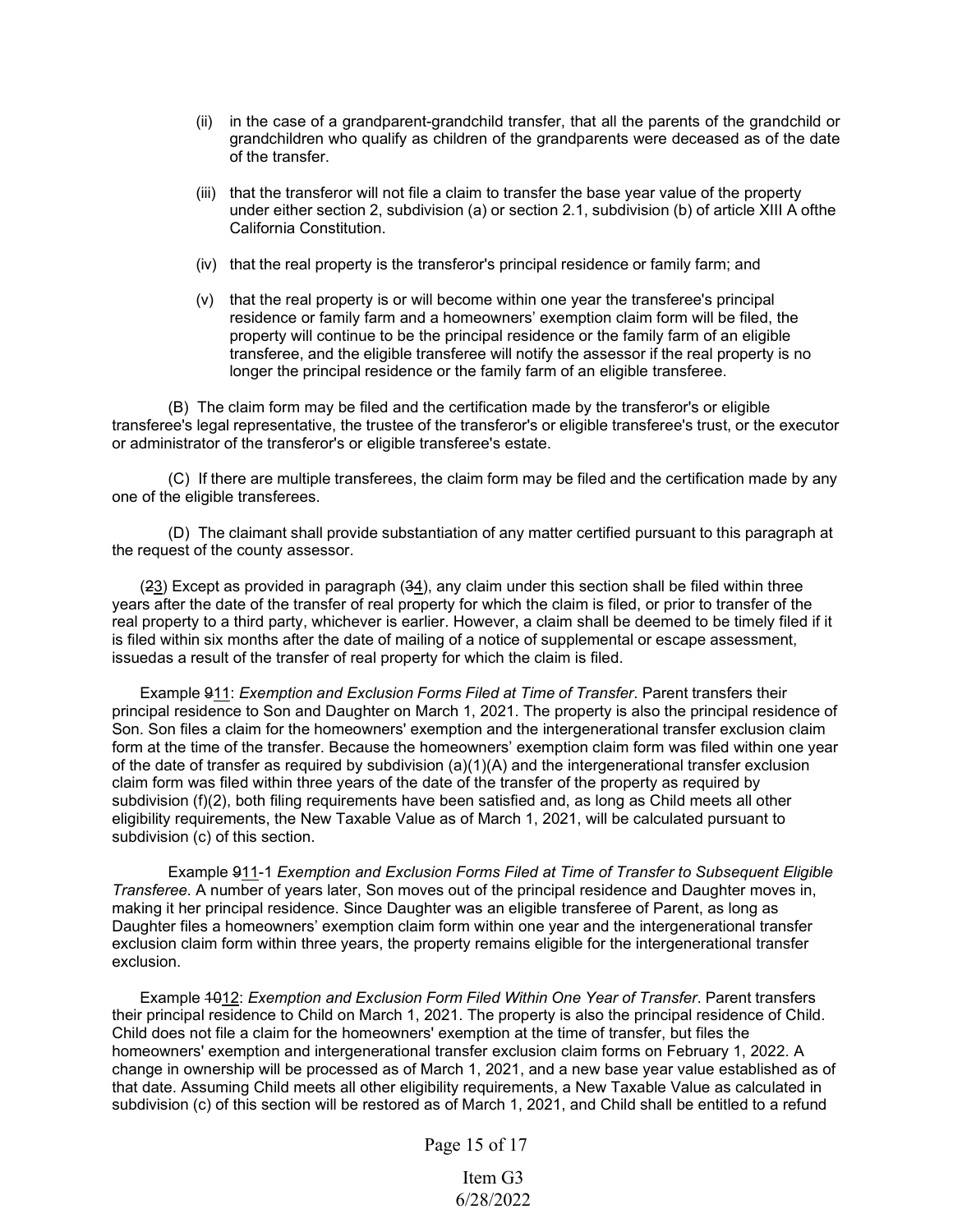of property taxes previously paid or a cancellation of taxes previously owed between March 1, 2021 and January 31,2022.

Example 1113: *Exclusion Form Filed Within Three Years of Transfer*. Parent transfers their principal residence to Child on March 1, 2021. The property is also the principal residence of Child. Child files a claim for the homeowners' exemption at the time of the transfer. Child still owns the property as their principal residence on March 1, 2023, and files the intergenerational transfer exclusion claim form on that date. A change in ownership will be processed as of March 1, 2021, and a new base year value established as of that date. Assuming Child meets all other eligibility requirements, a New Taxable Value as calculated in subdivision (c) of this section will be restored as of March 1, 2021, and Child shall be entitled to a refund of property taxes previously paid or a cancellation of taxes previously owed between March 1, 2021 and February 28, 2023.

Example 1214: *Exclusion Form Not Filed Within Three Years After of Transfer*. Parent transfers their principal residence to Child on March 1, 2021. The property is also the principal residence of Child. Child files a claim for the homeowners' exemption at the time of the transfer. Child does not file an intergenerational transfer exclusion form and receives a notice of supplemental assessment on April 1, 2025. As long as Child files the exclusion claim form within six months of April 1, 2025, and meets all other eligibility requirements, the principal residence will be assessed at its New Taxable Value as of March 1, 2021, calculated pursuant to subdivision (c) of this section. Child shall be entitled to a refund of property taxes previously paid or a cancellation of taxes previously owed between March 1, 2021 and March 31, 2025.

Example 15: *Exemption Form Not Filed Within One Year of Transfer*. Parent transfers their principal residence to Child on March 1, 2021. The property is also the principal residence of Child. Child files an intergenerational transfer exclusion form at the time of transfer but does not file a claim for the homeowners' exemption until a notice of supplemental assessment is received on April 1, 2023. Because Child did not file the homeowners' exemption within one year of the transfer, he is only eligible for prospective relief. The New Taxable Value as calculated in accordance with subdivision (c) of this Rule will be enrolled as of January 1, 2023.

Example 16: *Property Does Not Become Principal Residence of Transferee Within One Year of Transfer*. Parent transfers their principal residence to Child on March 1, 2021. Intending to move into the property, Child files an intergenerational transfer exclusion form at the time of transfer. However, Child does not move into the property until June 1, 2022 and files the homeowners' exemption form at that time. Because Child did not move into the property within one year of the transfer, she is not eligible for the exclusion.

(34) If the principal residence real property has not been transferred to a third party, a claim for exclusion filed subsequent to the expiration of the filing periods set forth in paragraph (23) shall be considered by the assessor; however,

(A) Any exclusion granted pursuant to that claim shall apply commencing with the lien date of the assessment year in which the claim is filed.

(B) Under any exclusion granted pursuant to that claim, the value of the real property upon which property taxes shall be based in the assessment year described in subparagraph (A) is the factored base year value calculated with full cash value determined as the date the property first qualified for the intergenerational transfer exclusion.

Example 4316: Parent transfers their principal residence to Child on March 1, 2021. The property is also the principal residence of Child. Child files a claim for the homeowners' exemption at the time of the transfer. Child receives a notice of supplemental assessment on April 1, 2022, and files the exclusion claim form one year later, on April 1, 2023. Assuming Child meets all other eligibility requirements, the principal residence will be assessed at its New Taxable Value on March 1, 2021, as calculated pursuant

Page 16 of 17